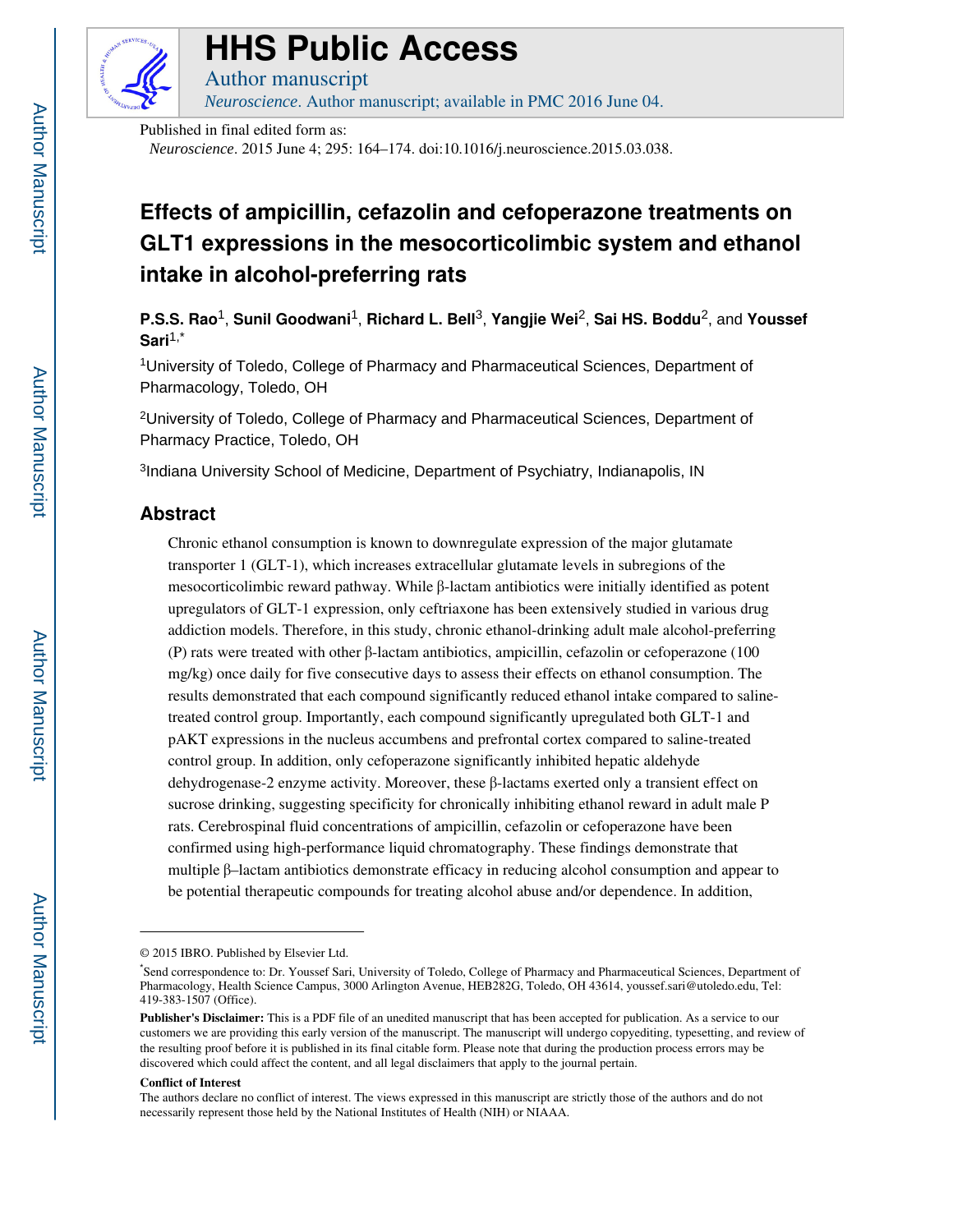these results suggest that pAKT may be an important player in this effect, possibly through increased transcription of GLT-1.

#### **Keywords**

Cefazolin; cefoperazone; ampicillin; glutamate; alcohol intake; GLT-1; EAAT2

## **Introduction**

Chronic exposure to drugs of abuse causes dysregulation of glutamatergic neurotransmission, with alterations to glutamatergic projections from the prefrontal cortex (PFC) to the nucleus accumbens (NAc) implicated (Kalivas, 2009, Kalivas and Volkow, 2011, Quintero, 2013). This projection is part of the mesocorticolimbic reward pathway and has been shown to mediate drug-seeking and relapse behaviors (Kalivas, 2009, Kalivas and Volkow, 2011, Quintero, 2013, Wise and Koob, 2014). Furthermore, recent studies have demonstrated that substance abuse is associated with impaired glutamatergic release, leading to an imbalance in glutamatergic homeostasis within the mesocorticolimbic pathway (Parsegian and See, 2014, Shen et al., 2014).

Ethanol, similar to other drugs of abuse, is known to significantly alter extracellular glutamate levels in the mesocorticolimbic pathway, which is due, at least partially, to impaired clearance of glutamate from the synapse (Melendez et al., 2005, Ding et al., 2013). These elevated NAc glutamate levels following ethanol intake, in turn, appear to promote continued excessive ethanol consumption (Griffin et al., 2014). Consistent with these findings, we have demonstrated significant downregulation of the major glutamate transporter, glutamate transporter 1 (GLT-1, its human homolog is excitatory amino acid transporter 2, EAAT2), in the NAc of alcohol-preferring (P) male rats after five weeks of free-choice ethanol exposure compared to their ethanol-naïve counterparts (Sari and Sreemantula, 2012, Sari et al., 2013).

Importantly, upregulation of GLT-1 expression in the mesocorticolimbic pathway is associated with restored glutamate homeostasis and attenuated drug-seeking behavior (Knackstedt et al., 2010, Rasmussen et al., 2011). While ceftriaxone treatment has yielded promising results in reducing drug abuse in cocaine, ethanol, and methamphetamine exposure animal models (Sari et al., 2009, Sari et al., 2011, Abulseoud et al., 2012, Rao and Sari, 2014), other β-lactam antibiotics, identified earlier as GLT-1 upregulators (Rothstein et al., 2005), have not been evaluated for their *in vivo* efficacy. Therefore, the aim of this study is to evaluate the effect of other FDA approved β-lactam antibiotics – ampicillin (AMP), cefazolin (CZN) or cefoperazone (CPZ) treatments (100 mg/kg/day) – on daily ethanol intake in male P rats following five weeks of free-choice ethanol exposure. Since five weeks of chronic ethanol exposure results in a consistent reduction of GLT-1 expression in the NAc and PFC (Sari and Sreemantula, 2012, Sari et al., 2013), ethanol-naïve animals were not included in this study.

In order to associate the changes in ethanol consumption following these treatments with changes in glutamatergic activity, GLT-1 levels in the NAc and PFC were compared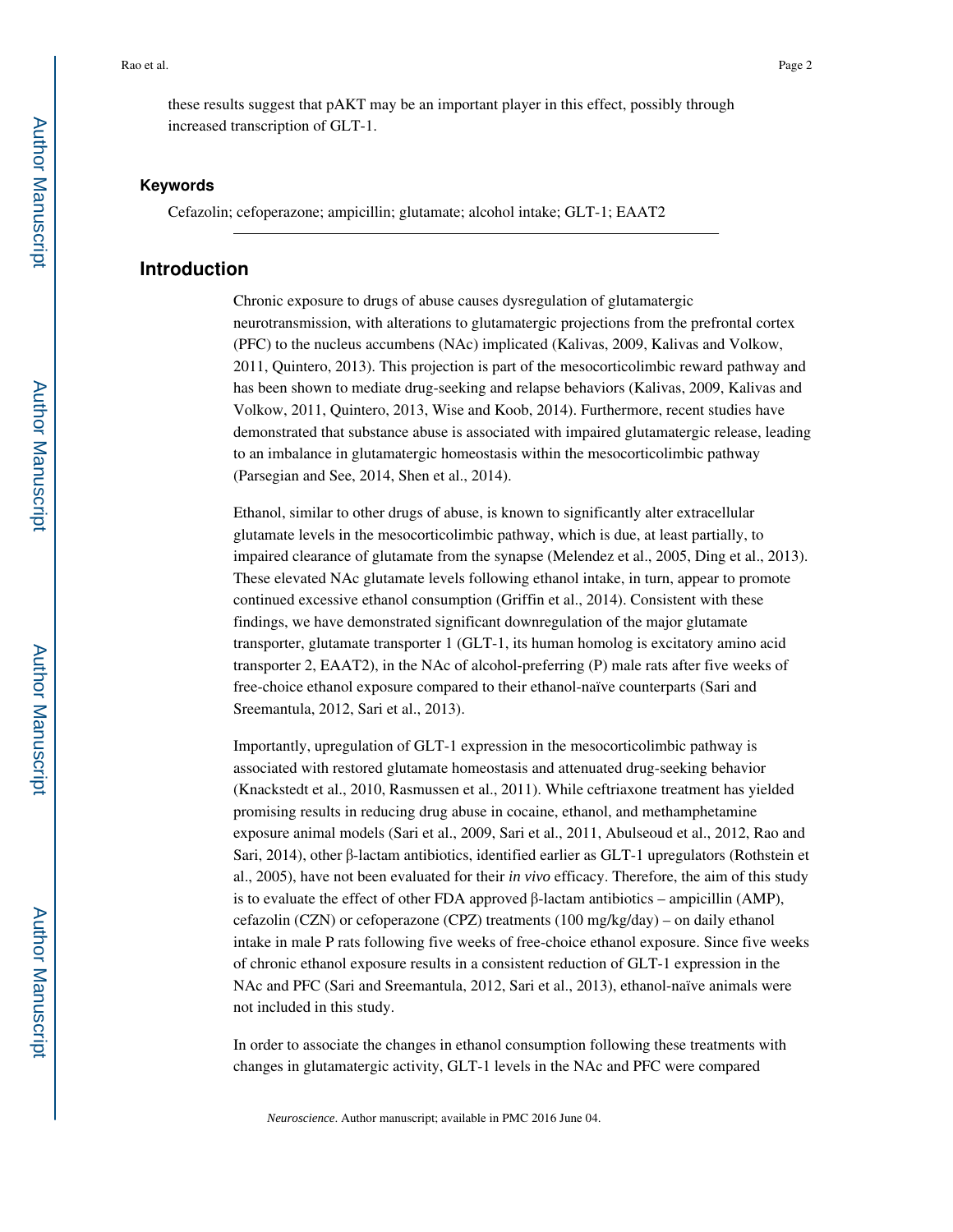between the β-lactam-treated and saline-treated groups. To confirm the previously established pharmacological mechanism of GLT-1 upregulation in these brain regions (Wu

et al., 2010), phosphorylation of signaling molecule AKT was also measured in the NAc and PFC of treated vs. control groups. Finally, to determine the CNS bioavailability of drug treatments, the cerebrospinal fluids (CSF) from AMP-, CZN-, and CPZ-treated P rats were analyzed by high-performance liquid chromatography (HPLC). Furthermore, we determined the effects of these β-lactam antibiotics on sucrose intake, a consummatory control for ethanol-drinking behavior. In addition, the N-methyltetrazolethiol side chain present in βlactams is known to exhibit disulfiram-like effects on ethanol metabolism via inhibition of the enzyme, aldehyde dehydrogenase-2 (ALDH2) (Matsubara et al., 1987). Therefore, liver samples collected from AMP-, CZN-, and CPZ-treated P rats were analyzed for ALDH2 activity, an enzyme accountable for 60% of hepatic acetaldehyde metabolism (Weiner, 1987).

## **Materials and Methods**

#### **Animals**

Adult male P rats were obtained from the Indiana University School of Medicine, Indianapolis, IN and housed in standard plastic tubs with corn-cob bedding in the Department of Laboratory Animal Resources vivarium at The University of Toledo. All animals had ad lib access to food and water during the study, and the animal vivaria were maintained at a temperature of  $21^{\circ}$ C on a 12-hour light/dark cycle (0600h/1800h). All of the animal experimental protocols were approved by the Institutional Animal Care and Use Committee of The University of Toledo in accordance with guidelines of the Institutional Animal Care and Use Committee of the National Institutes of Health and the Guide for the Care and Use of Laboratory Animals (Institute of Laboratory Animal Resources, Commission on Life Sciences, 1996). P rats, at the age of three months, were single-housed in bedded plastic cages and divided randomly into four different groups: (a) the saline vehicle group that received the saline vehicle  $(i.p., n=6)$ ; (b) the ampicillin group (AMP) that was treated with 100 mg/kg ampicillin (i.p.,  $n=8$ ); (c) the cefazolin group (CZN) that was treated with 100 mg/kg cefazolin (i.p., n=8); and (d) the cefoperazone group (CPZ) that received 100 mg/kg cefoperazone (i.p., n=8). The β-lactams were administered as a solution prepared in 0.9% saline.

## **Ethanol drinking procedures**

At three months of age, all male P rats were given concurrent, free-choice continuous access to two ethanol concentrations, 15% and 30%, v/v, as well as food and water for five weeks. During week 4, ethanol consumption for each animal was evaluated as g/kg of body weight/ day. Water consumption and body weight were also measured three times per week. The amount of ethanol and water consumed were determined to the nearest tenth of a gram by subtraction of the measured bottle weights from their previous day's values.

During the two weeks preceding treatment (weeks 4 and 5), all animals were required to meet the criterion of  $\triangleq$  g/kg/day of ethanol consumption, a criterion of ethanol consumption based on our previous studies (Sari et al., 2011, Sari and Sreemantula, 2012). The averaged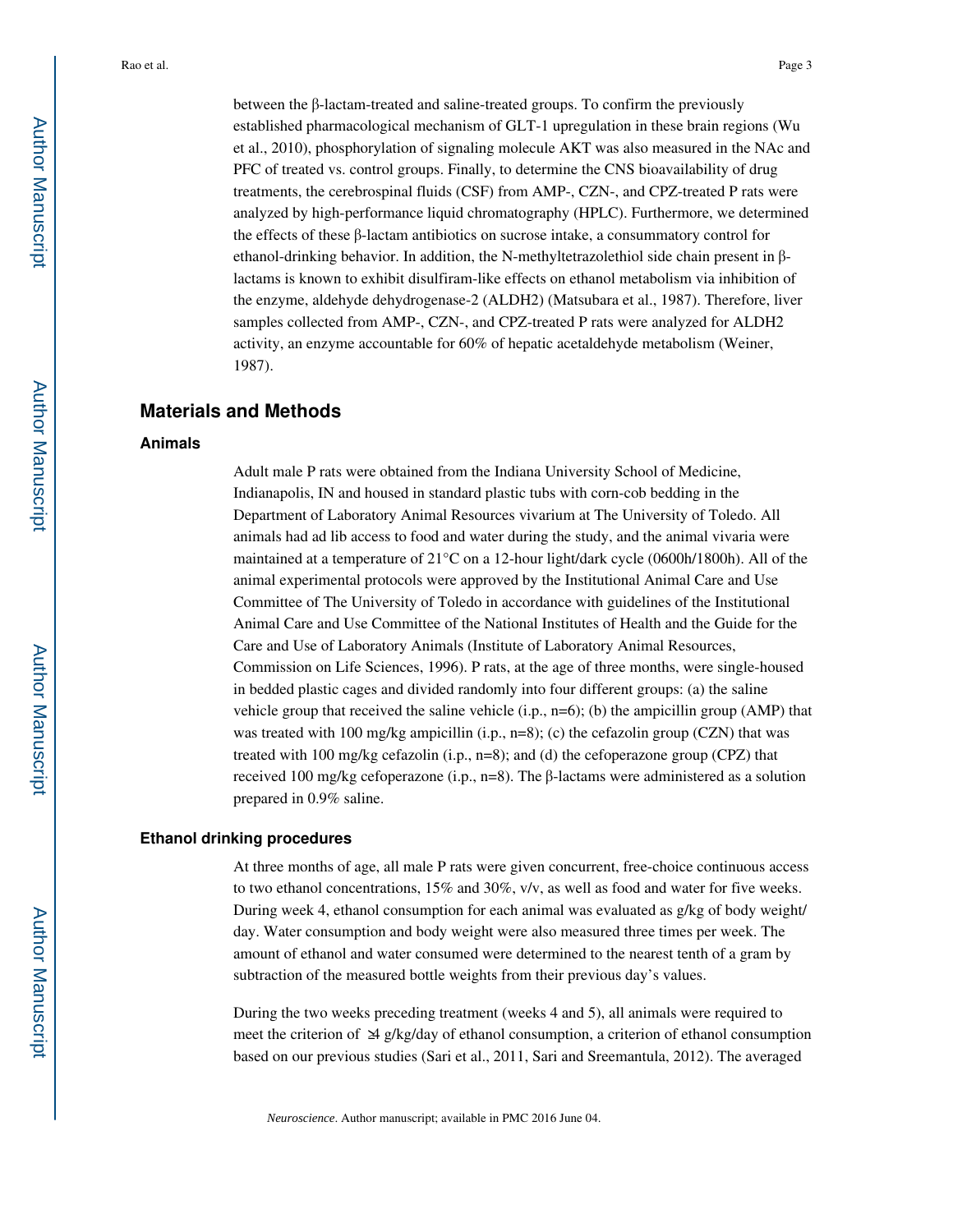data collected during weeks 4 and 5 served as baseline values for ethanol consumption, water intake, and animal body weight. During week 6, P rats were injected with either saline vehicle, AMP (100 mg/kg, i.p.), CZN (100 mg/kg, i.p.), or CPZ (100 mg/kg, i.p.) once daily for five consecutive days. Ethanol and water consumption, along with body weight, were measured daily for the rest of the study. Previous studies have shown that five-day treatment with ceftriaxone treatment upregulated GLT-1 expression in the mesocorticolimbic pathway (Miller et al., 2008, Sari et al., 2009, Sari et al., 2011), and hence this treatment period was chosen for the present study. P rats were euthanized 24 h after receiving the last β-lactam or saline injection.

#### **Sucrose drinking procedures**

The effects of 100 mg/kg, i.p., AMP or CPZ or CZN on sucrose  $(10\%$  w/v; in water) intake as an appetitive control for drinking-motivated behavior was also examined in a separate group of P rats. For this study, in addition to water and food, all male P rats were provided free-choice, continuous access to a 10% sucrose solution. The animals were divided into four groups: (a) a saline vehicle-treated (control) group (i.p., n=6); (b) an AMP group treated with 100 mg/kg/day of AMP (i.p., n=6); (c) a CZN group treated with 100 mg/kg/day of CZN (i.p., n=6); and (d) a CPZ group treated with 100 mg/kg/day of CPZ (i.p., n=5). These drugs were administered as a solution prepared in 0.9% saline. Starting on Day 11 of this study, daily sucrose intake (ml/kg/day), along with water consumption and body weight, were recorded for all P rats through the end of the study. Average sucrose intake data recorded on Day 11 and Day 12 served as the baseline value for data analysis. All groups were treated from Day 13 through Day 16, once daily, with their respective treatments (100 mg/kg/day, i.p.). Daily sucrose intake was monitored during this treatment period (Day 13 to Day 16) to determine the effects of treatment with AMP, CZN, or CPZ on sucrosemotivated drinking behavior by P rats.

#### **Brain tissue harvesting**

Twenty-four hours after receiving their last β-lactam or saline injection, all P rats from the ethanol-drinking paradigm were euthanized by  $CO<sub>2</sub>$  inhalation followed by rapid decapitation. The brains were immediately dissected, flash-frozen, and stored at −80°C. As described recently, the NAc and PFC were micropunched stereotaxically using a cryostat maintained at −20°C (Rao and Sari, 2014). The stereotaxic coordinates, employed for identification of the NAc and PFC in the rat brain, were in accordance with Paxinos and Watson's Stereotaxic Atlas (Paxinos and Watson, 2007). The NAc was extracted at the appearance of the anterior commissure and surgical blades were used to isolate this area as well as PFC following visualized landmarks. The medial part of the PFC was dissected at the same level of the NAc. These extracted brain regions were then frozen at −70°C for subsequent Western blot procedures.

## **Western blot protocol for detection of GLT-1, phosphorylated-AKT, and total-AKT**

The brain regions collected from P rats (n=6, each group), the NAc and PFC, were analyzed for levels of GLT-1, phosphorylated-AKT (p-AKT), total-AKT (t-AKT), and β-tubulin using our Western blot protocol as described previously (Sari et al., 2011, Rao and Sari, 2014). Briefly, proteins were extracted with lysis buffer (50mM Tris-HCl, 0.15M NaCl,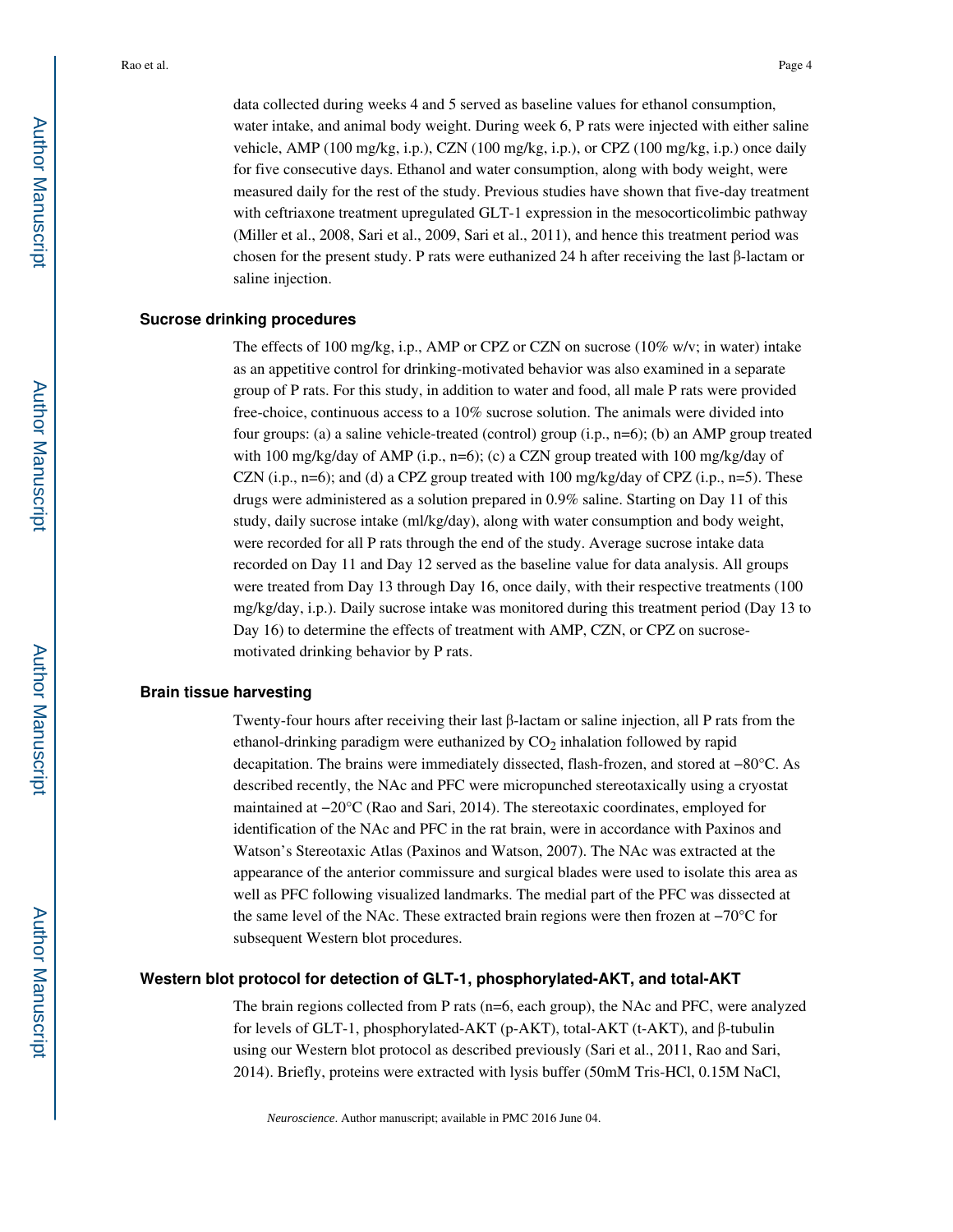1mM EDTA, 0.5% NP-40, 1% Triton, 0.1% SDS) supplemented with cocktail protease and phosphatase inhibitors and quantified using Bio-Rad DC protein reagents. Equal amounts of extracted proteins were mixed with Laemmli loading dye, and proteins were separated by electrophoresis. After electrophoretically transferring the proteins onto a PVDF membrane, the membranes were blocked using 3% milk in TBST (0.5 M Tris base, 1.5 M NaCl; pH7.4; 0.1% Tween20) for 30 minutes at room temperature. The membranes were incubated overnight at 4°C with one of the following primary antibodies: guinea pig-anti GLT-1 antibody (1:5000; Millipore), rabbit anti p-AKT (1:500; Cell Signaling Technology), and mouse anti t-AKT (1:1000; Cell Signaling Technology). Mouse anti β-tubulin antibody (1:3000; Covance Inc.) was used as the loading control. The following day, the membranes were washed, blocked with 3% milk solution, and incubated for 90 min at room temperature with their respective secondary horseradish peroxidase (HRP) antibodies: donkey-anti-Guinea pig IgG (1:3000), anti-mouse IgG (1:3000), or anti-rabbit IgG (1:3000). After incubation with HRP Chemiluminescent kit (SuperSignal West Pico, Pierce Inc.), the membranes were exposed to Kodak BioMax MR film (Fisher Inc.), and the films were developed on a SRX-101A machine. Digitized images of immunoreactive proteins were quantified using the MCID system (GE Healthcare Niagara Inc., US). The data are presented as percentage ratios of GLT-1/β-tubulin and p-AKT/t-AKT (each normalized to β-tubulin), relative to ethanol vehicle-treated control levels (control-value = 100%).

#### **Mitochondrial aldehyde dehydrogenase (ALDH2) assay**

Following euthanasia, liver samples from four treated groups (n=4, each group) were dissected and stored at −80°C. Liver tissue was homogenized at 4°C in 3 times the volume (w/v) of ice-cold 0.25 M sucrose solution. The homogenate collected was then centrifuged at 700 x g for 10 min at 4°C. The pellet was discarded while the supernatant was further centrifuged at 7200 x g for 20 min at  $4^{\circ}$ C. The pellet obtained after this centrifugation was washed with 1.5 ml of 0.25 M sucrose solution and centrifuged at 10000 x g for 15 min at 4°C. The final pellet obtained, representing the mitochondrial fraction, was resuspended in 0.5 ml of sucrose solution (containing 1% sodium deoxycholate), aliquoted, and stored at −80 °C. ALDH2 activity for the collected samples was analyzed using the substrate acetaldehyde, as described elsewhere (Karamanakos et al., 2007). Briefly, following the addition of the mitochondrial fraction to the assay mixture  $(50 \mu M$  acetaldehyde, 75 mM sodium pyrophosphate buffer (pH 8.0), 1 mM pyrazole, and 2  $\mu$ M rotenone), NADH formation was analyzed spectrophotometrically at 340 nm over a 5 min time period. Each liver sample was analyzed three times to obtain an average ALDH2 activity.

#### **Analytical determination of AMP, CZN, and CPZ levels in male P rats' CSF**

Approximately one hour after receiving a 100 mg/kg i.p. injection of AMP (n=2), CZN  $(n=4)$ , or CPZ  $(n=3)$ , P rats were euthanized and CSF was collected and immediately frozen at −80°C. The time for CSF collection was based on previous report suggesting that peak CSF concentrations of these compounds are approximately 60 mins after drug administration (Griffith, 1974, Clumeck et al., 1978b, Najjar, 1992). Following euthanization by  $CO<sub>2</sub>$  exposure, the rats were immediately mounted on a stereotaxic headholder with the head tilted slightly forward. A midline incision was made behind the occipital bone and the overlying neck muscles cut and removed from the insertions. The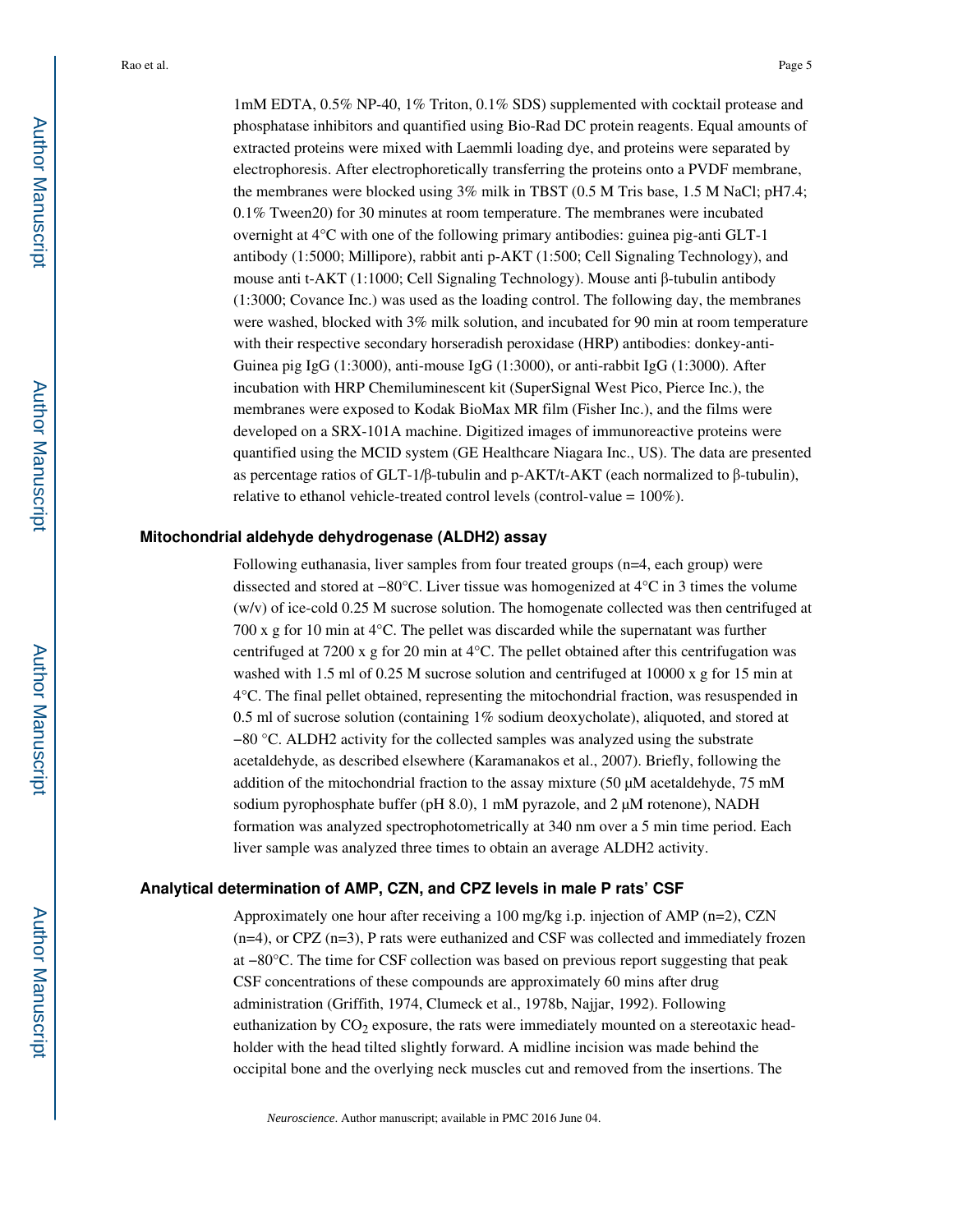neck muscles were removed with scissors, and cotton tipped swabs were used to abrade the muscle away from the underlying foramen magnum. Once the dural covering over the foramen magnum was visualized, a 1 cc syringe was used to carefully puncture the dura and CSF was slowly withdrawn.

Samples were analyzed using a high-performance liquid chromatography (HPLC) system (Waters Alliance e2695 separation module, Milford, MA) equipped with a 2998 PDA detector and a reverse-phase Kinetex C18 column  $(250 \times 4.6 \text{ mm}, \text{Phenomenex}, \text{USA})$ . AMP was analyzed with a mobile phase composed of 93% phosphate buffer (50 mM, pH 5) and 7% acetonitrile, pumped at a flow rate of 1.2 ml/min. CZN was analyzed with a mobile phase containing 87% citrate buffer (pH 3.6) and 13% acetonitrile, pumped at a flow rate of 1 ml/min. CPZ was analyzed with a mobile phase containing 70% aqueous phase (0.14% glacial acetic acid solution, pH adjusted to 5.85 using 1N NaOH) and 30% methanol. The drug concentration was determined quantitatively by plotting a calibration curve for each drug. A stock solution of 1 mg/ml of AMP, CZN, or CPZ was used in preparing the calibration curve standards in their respective mobile phases. For the calibration curve, each standard concentration was analyzed in triplicate, and the average peak area was plotted against the concentration. One hundred microliters of homogenized CSF samples were mixed with an equal amount of methanol and vortexed for 30 seconds. The mixture was then centrifuged at 5000 rpm for 10 minutes, and the supernatant was analyzed using HPLC.

#### **Statistical analyses**

General Linear Model (GLM) repeated measures statistical analyses were conducted using SPSS to determine significant main effects of Day or Day x Treatment interactions (day by treatment) on ethanol, water and sucrose intake, along with animal body weight, for all treated groups. Significant main effects or interactions were followed by one-way ANOVA and Dunnett's t-tests *a priori* multiple comparisons to determine the effects of AMP, CZN, or CPZ treatment on the dependent variable for each test day with respect to the salinetreated group. To determine the effect of treatments on ethanol and sucrose preference, GLM repeated measures followed by one-way ANOVA with LSD post hoc test was conducted. The effect of each β-lactam treatment on protein expression was determined by an independent t-test using GraphPad Prism software. To generate the bar graph representing changes in expression of proteins for β-lactam treated groups, data were obtained by converting western blot band density from saline-treated group (control) to 100%. All statistical analyses were based on a p≤0.05 level of significance.

## **Results**

#### **Effects of AMP, CZN, or CPZ treatment on ethanol consumption by male P rats**

Figure 1A illustrates the effects of AMP, CZN, or CPZ treatment on daily ethanol consumption (grams/kg/day) in male P rats. Data analysis using GLM repeated measures revealed a significant main effect of Day  $[F(1,5)=61.9, p<0.001]$  and a significant Treatment x Day interaction  $[F(3,15)=2.36, p<0.01]$ . One-way ANOVA followed by two-tailed Dunnett's t-tests demonstrated a significant reduction (p $\mathcal{L}(0.01)$ ) in ethanol consumption in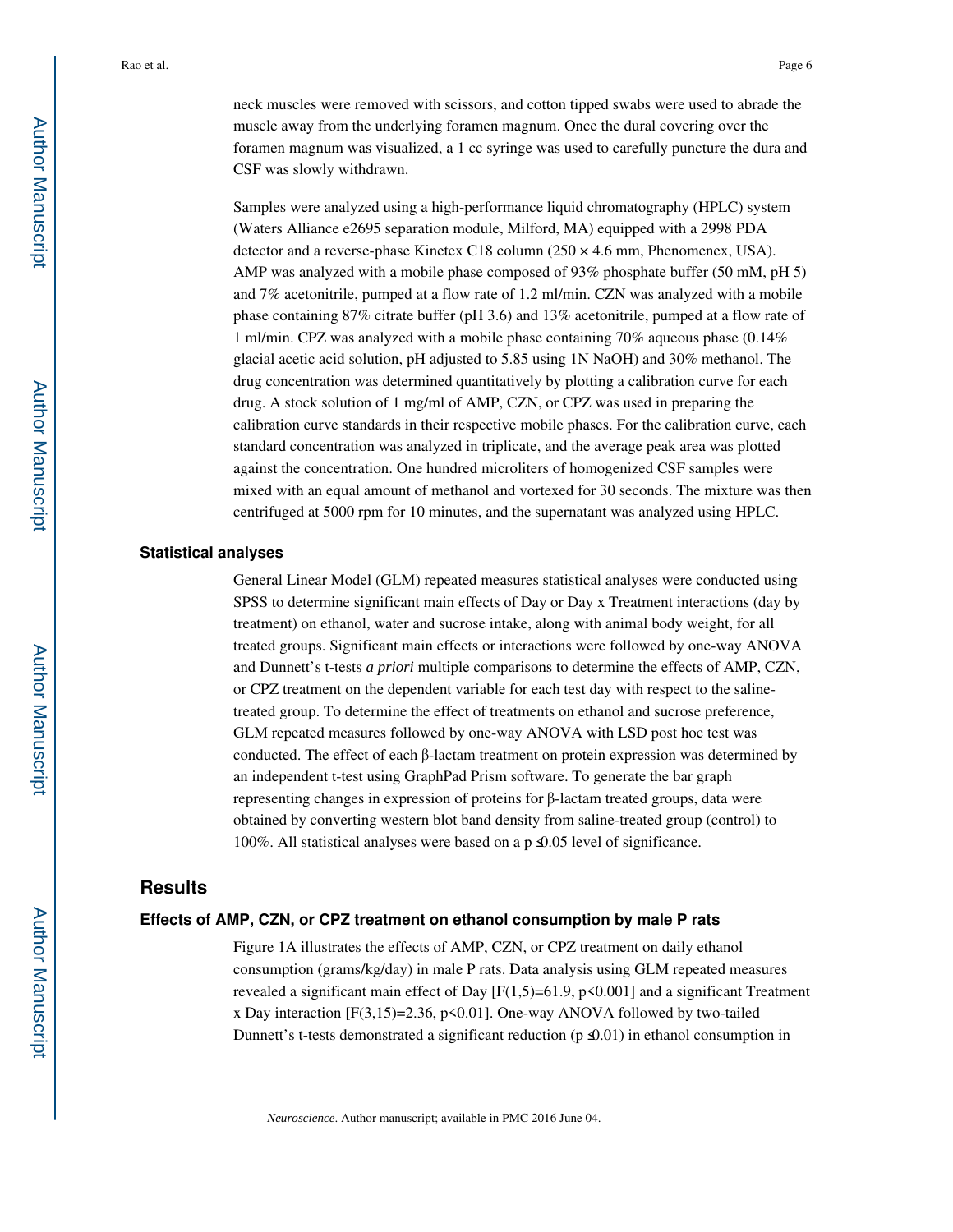animals treated with AMP, CZN, or CPZ, starting on Day 2 and lasting through day 5, compared to the saline-treated P rats.

#### **Effects of AMP, CZN, or CPZ treatment on water intake in male P rats**

The effects of AMP, CZN, or CPZ treatment on water intake by P rats were also compared to the saline-treated control animals (Figure 1B). Analysis employing GLM repeated measures showed a significant main effect of Day  $[F(1,5)=3.53, p<0.01]$  but a nonsignificant Treatment x Day interaction  $[F(3,15)=1.45, p>0.05]$ . Dunnett's t-tests following one-way ANOVA revealed a significant increase in water intake by AMP- -treated P rats on Day 2 and Day 3 (p  $\triangle$ 0.05). CPZ treatment resulted in increased water consumption in P rats on Day 2 and Day 4 compared to saline treated P rats (p ≤0.05). Alternatively, CZN treatment resulted in significantly higher water intake by P rats only on Day 3 (p $\triangle$ 0.001) compared to saline-treated animals. Importantly, P rats from all β-lactam treated groups had daily average water intake similar to the saline-treated group (p>0.05) on Day 5.

#### **Effects of AMP, CZN, or CPZ treatment on body weight of male P rats**

Figure 1C summarizes the effects of AMP, CZN, or CPZ treatment on the body weight of male P rats. GLM repeated measures analysis showed a significant main effect of Day  $[F(1,5)=18.57, p<0.001]$  and a non-significant Day x Treatment interaction  $[F(3,15)=0.61, p<sub>0.001</sub>]$ p>0.05]. One-way ANOVA did not show any significant effects of AMP, CZN, or CPZ treatments on the body weight of P rats as compared to the control group (p>0.05).

#### **Effects of AMP, CZN, or CPZ treatment on ethanol preference in male P rats**

To correlate the changes in ethanol intake with change in preference, effects of AMP, CZN, or CPZ on ethanol preference in P rats was examined. Percent ethanol preference was calculated based on daily [ethanol/total fluid intake]\*100 in P rats treated with AMP, CZN, and CPZ (Figure 2A). The GLM repeated measures analysis revealed a significant main effect of day  $[F(1,5)=3.69, p\le 0.01]$  and a non-significant Day x Treatment interaction  $[F(3,15)=0.88, p>0.05]$ . However, LSD post hoc analysis revealed a significant reduction (p<0.05) in ethanol preference in AMP treated P rats from Day 2 through Day 5 compared to control animals. CZN treated animals demonstrated reduction in ethanol preference from Day 2 through Day 4 ( $p$ <0.05). However, CPZ treated P rats demonstrated significant reduction in ethanol preference only on Day 2 (p<0.05) compared to saline treated P rats.

#### **Effects of AMP, CZN, or CPZ treatment on sucrose intake in male P rats**

Effects of AMP, CZN, or CPZ treatment on sucrose (10%) intake were examined (Figure 1D). The GLM repeated measures analysis revealed a significant main effect of Day [F(1,4)=4.99, p<0.01] and Day x Treatment interaction [F(3,12)=2.93, p<0.01]. One-way ANOVA followed by Dunnett's t-test analyses revealed a significant decrease in daily sucrose intake by AMP- and CPZ-treated P rats (p<0.05) from Day 13 through Day 15. However, on Day 16, the average sucrose intake was comparable between AMP, CPZ, and saline-treated P rat groups (p>0.05). Compared to the saline treated P rats, CZN-treated animals had significantly reduced sucrose intake only on Day  $15$  ( $p<0.05$ ) of the treatment period. Overall, while sucrose drinking seemed to be affected at the start of treatment with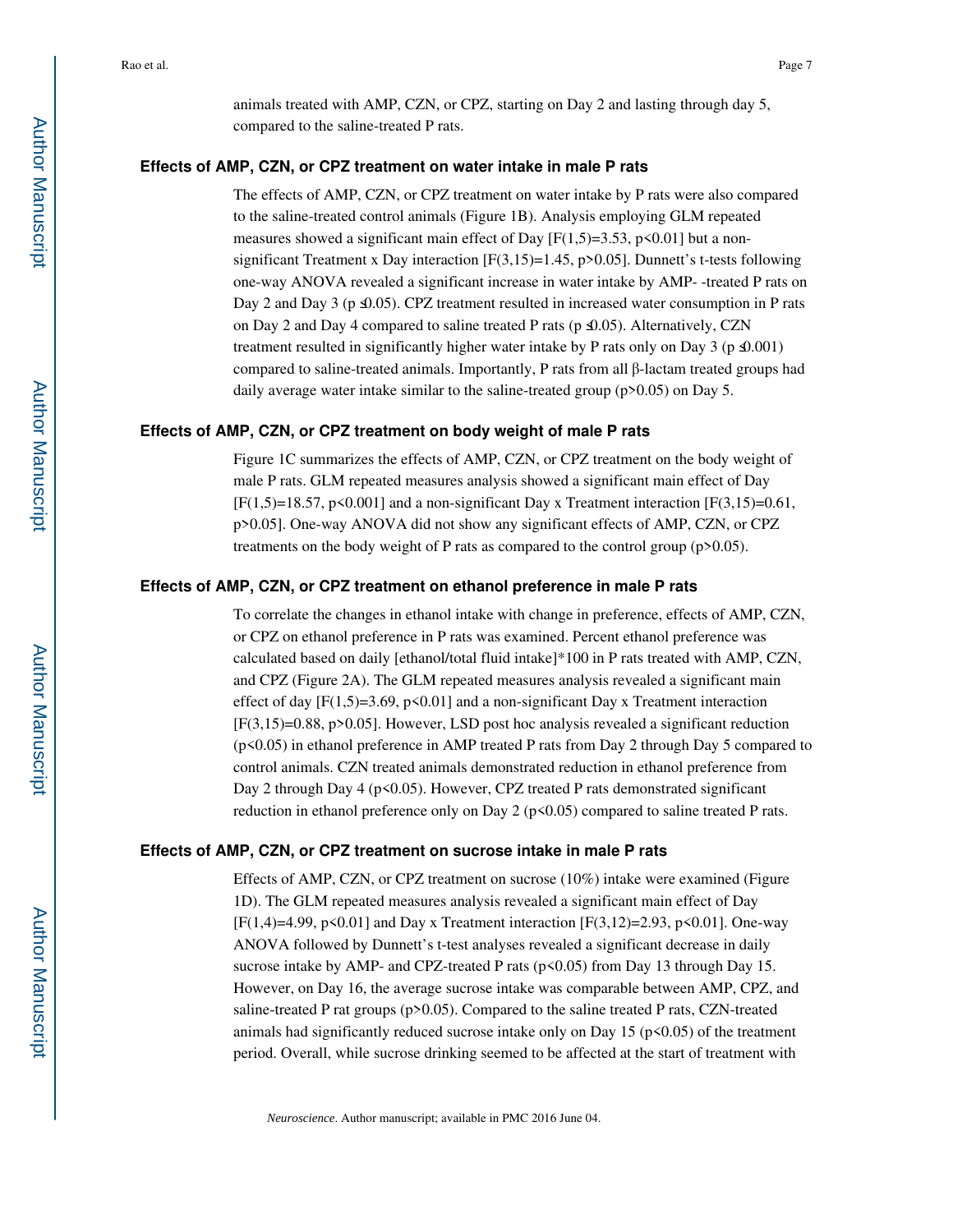β-lactams, the drugs did not affect the daily sucrose intake by P rats, compared to salinetreated animals, at the end of the treatment period (Day 16).

#### **Effects of AMP, CZN, or CPZ treatment on sucrose preference in male P rats**

Percent sucrose preference was calculated based on daily grams per kg body weight [sucrose/total fluid intake]\*100 in P rats treated with AMP, CZN, and CPZ (Figure 2B). The GLM repeated measures analysis revealed a significant main effect of day  $[F(1,4)=3.96,$ p<0.01] and a non-significant Day x Treatment interaction [F(3,12)=1.08, p>0.05]. LSD post hoc analysis confirmed a non-significant effect (p>0.05) of AMP and CZN dosing on sucrose preference during the entire treatment period (Day 13 to Day 16). CPZ treatment, however, was found to reduce sucrose preference in P rats on the last day of treatment (Day 16; p<0.05) as compared to saline treated group.

#### **Effects of AMP, CZN, and CPZ treatment on GLT-1 expression in the NAc and PFC**

Figure 3A illustrates the effects of AMP, CZN, or CPZ treatment on GLT-1 expression in the NAc. Compared to the saline-treated control group, Western blot analysis demonstrated a significant upregulation of GLT-1 level (normalized to β-tubulin) in the NAc following treatment with each of these three compounds. Independent t-test analyses of the immunoblots revealed increased GLT-1 levels in AMP- (p<0.005), CZN- (p<0.005), and  $CPZ- (p<0.05)$  treated groups as compared to the saline-treated group (Figure 3B).

Similarly, five-day dosing of P rats with AMP, CZN, or CPZ was found to significantly increase GLT-1 levels in the PFC with respect to the saline-treated control group (Figure 4A). The GLT-1 level (normalized to β-tubulin), following t-test analyses of immunoblots, was found to be significantly upregulated in the PFC of AMP- ( $p<0.05$ ), CZN- ( $p=0.01$ ), and CPZ-  $(p<0.05)$  treated P rats (Figure 4B).

#### **Effects of AMP, CZN, or CPZ treatment on p-AKT/t-AKT levels in the NAc and PFC**

We further investigated the effects of AMP, CZN, or CPZ treatment on phosphorylation of the signaling molecule AKT, a known regulator of GLT-1 expression (Li et al., 2006), in the NAc and PFC by comparing the ratio of p-AKT/t-AKT (normalized to β-tubulin) levels between treated and control P rats. In the NAc (Figure 5A,B), independent t-test analyses revealed a significant upregulation of AKT phosphorylation following treatment with AMP (p<0.05), CZN (p<0.05), and CPZ (p<0.05).

Similarly, we determined the ratio of p-AKT/t-AKT (normalized to β-tubulin) levels in the PFC. Independent t-test analyses demonstrated significant upregulation of p-AKT in the PFC of the AMP- (p<0.005), CZN- (p<0.05), and CPZ- (p<0.05) treated groups as compared to saline-treated P rats (Figure 6A,B).

#### **Effects of AMP, CZN, or CPZ treatment on hepatic ALDH2 activity**

In order to evaluate for any potential peripheral effects of AMP, CZN, or CPZ treatments, we compared the hepatic ALDH2 activity of treated groups with a saline vehicle group (Figure 7). Independent t-test analyses did not reveal any significant differences in the hepatic ALDH2 activity of AMP- and CZN-treated P rats as compared to the control group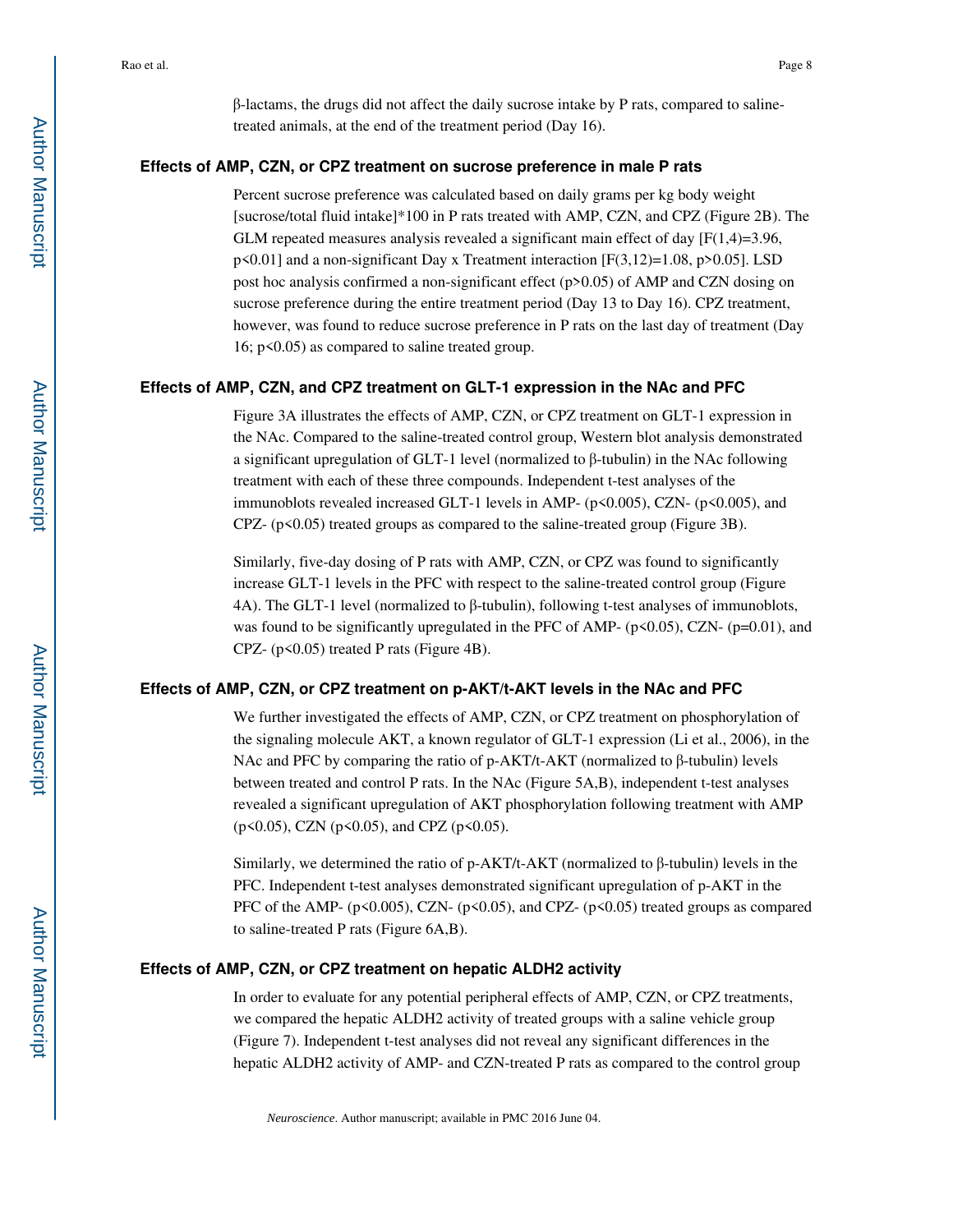(p>0.05). However, compared to the saline- treated group, CPZ treatment was found to significantly inhibit hepatic ALDH2 activity (p=0.011).

#### **Concentration of AMP, CZN, or CPZ in CSF**

Following HPLC analysis of the samples, the retention times for AMP ( $\lambda_{\text{max}} = 220 \text{ nm}$ ), CZN ( $\lambda_{\text{max}}$  = 270 nm), and CPZ ( $\lambda_{\text{max}}$  = 254 nm) were found to be 9.4 min, 11.3 min, and 7.2 min, respectively. The limit of detection and limit of quantification of AMP were found to be 0.062 µg/ml and 0.188 µg/ml, respectively. For CZN, the limit of detection and limit of quantification were determined to be 0.073 µg/ml and 0.221 µg/ml, respectively. The limit of detection and limit of quantification for CPZ were  $0.105 \mu g/ml$  and  $0.351 \mu g/ml$ , respectively. The intra- and inter-assay precisions of AMP, CZN, and CPZ were satisfactory; the relative standard deviations did not exceed 2%. The CSF concentrations (mean  $\pm$  SD) of AMP, CZN, and CPZ in P rats were as follows:  $0.24\pm0.09$ ,  $0.65\pm0.035$ , and  $0.54\pm0.005$  µg/ml, respectively.

## **Discussion**

We report in this study that AMP, CZN, and CPZ treatments (100 mg/kg) attenuated ethanol drinking compared to the saline-treated control group. Importantly, we have demonstrated that the reduction in ethanol intake following treatments with AMP, CZN, and CPZ was associated in part with significant upregulation of the major glutamate transporter, GLT-1, in regions of the mesocorticolimbic reward pathway (the NAc and the PFC). Moreover, AMP, CZN, and CPZ treatment were found to significantly increase the phosphorylation of AKT, a signaling molecule reported to be involved in the cellular pathway of GLT-1 upregulation (Li et al., 2006, Wu et al., 2010), in both the NAc and the PFC. Interestingly, in addition to modulating GLT-1 expression centrally, CPZ treatment was associated with decreased activity of hepatic ALDH2 compared to the saline-treated group.

It is noteworthy that water intake was found to be elevated in rats treated with AMP, CZN and CPZ as compared to saline-treated P rats. Similarly, significant increases in water intake and attenuation of ethanol consumption following treatment with  $\beta$ -lactam compounds have been previously reported by our group (Sari et al., 2011, Sari and Sreemantula, 2012, Rao and Sari, 2014). We postulate that this increase in water intake is a compensatory mechanism in order to maintain fluid balance. The compensatory increase in water intake by P rats, concurrent with decreases in ethanol consumption, might also be compared to the burst of higher water consumption by selectively bred high-alcohol-consuming rats observed during alcohol deprivation intervals (Bell et al., 2008). Moreover, rats treated with these βlactam compounds showed only a transient reduction in sucrose intake as a control for motivated behavior drinking. These findings parallel, to some extent, previous observations from our laboratory where ceftriaxone and GPI-1046 did not affect 10% sucrose drinking (Sari et al., 2011, Sari and Sreemantula, 2012). Moreover, in comparison with selectively bred alcohol-non-preferring (NP) rats, P rats have significantly higher intake of lower concentrations of sucrose, whereas the intake of higher concentration sucrose solutions (more than 8%) by both strains of rats are comparable (Stewart et al., 1994), supporting the use of a 10% sucrose concentration in the present study. The P rats, compared to NP rats,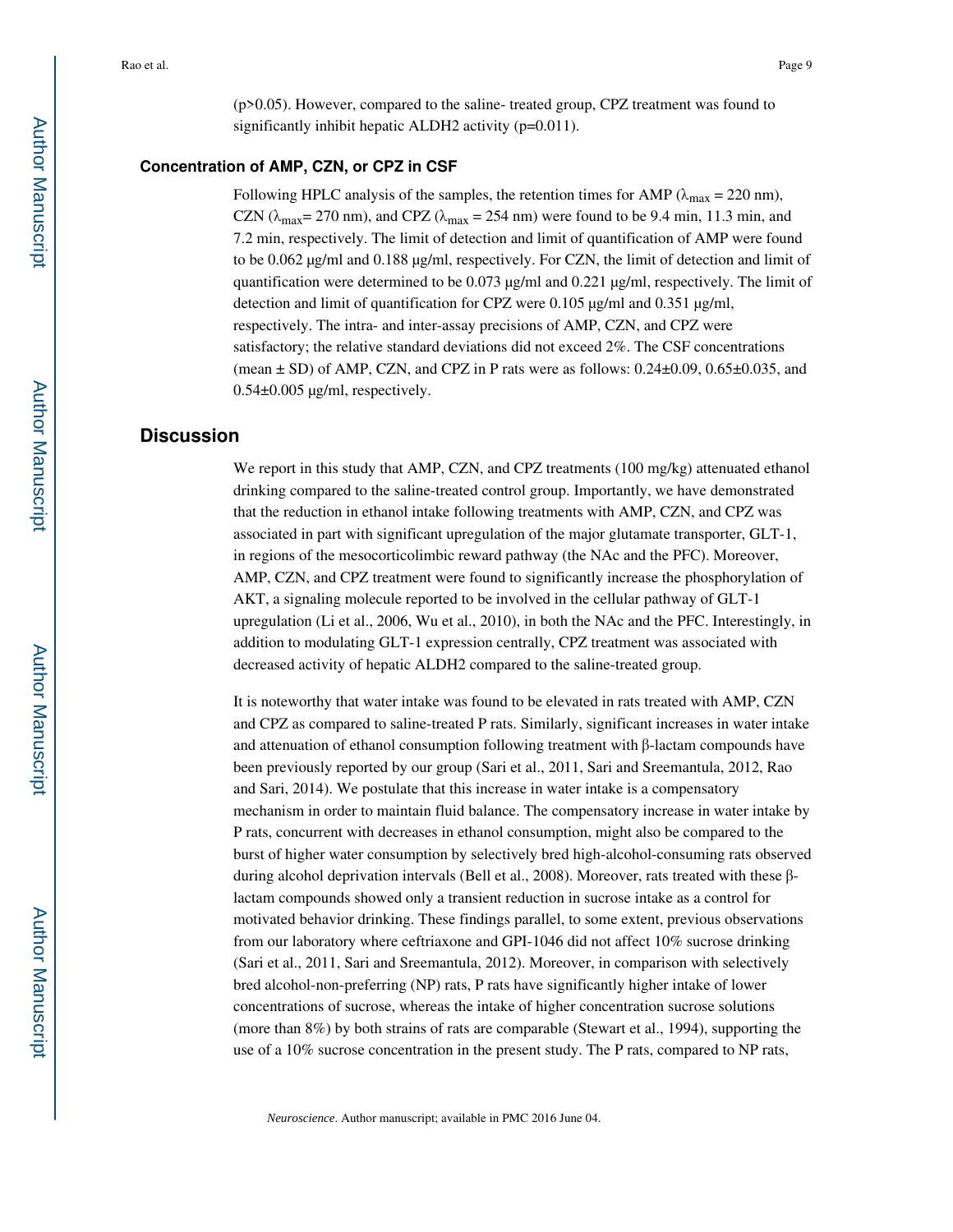have been reported to display heightened impulsivity towards sucrose (10%) intake in a limited session based sucrose consumption paradigm (Perkel et al., 2015). In addition, a time-dependent increase in sucrose (10%) consumption was observed in P rats trained for daily session based sucrose self-administration (Le et al., 2006). Hence, with 24 h freeaccess to sucrose solution in the present study, the observed amounts of daily sucrose intake is intuitive. Importantly, the saline treated groups at baseline, for instance, displayed no significant difference in the total daily fluid intake in the sucrose and ethanol exposed P rats (data now shown). However, to better estimate the effects of these β-lactams treatments on sucrose intake as consummatory control, testing lower doses of sucrose solution are warranted to be evaluated in future studies.

Importantly, β-lactams tested in this study significantly changed ethanol preference in male P rats during the treatment period. While AMP was effective in reducing preference for ethanol from Day 2 to Day 5 treatment days in P rats, CZN was effective only from Day 2 through Day 4. CPZ was found to be least effective in curbing preference for ethanol in P rats (Day 2 only). In addition, under the tested conditions, AMP and CZN did not change propensity for sucrose solution in male P rats. However, CPZ treatment significantly affected sucrose intake in P rats on the last day of treatment suggesting non-selective suppression of reward responses.

In addition, the chromatographic evaluation of CSF samples from the treated P rats showed distribution of all tested compounds in CSF, strongly suggesting their presence in the CNS, supporting our hypothesis that β-lactam antibiotics exert their adipsogenic effects centrally. The interactions between drugs of abuse and glutamatergic neurotransmission have been studied extensively, and several compounds that modulate glutamatergic signaling have shown promising results for treating drug addiction (for example, (Olive et al., 2012). Thus, drugs of abuse, including ethanol, induce decreased GLT-1 expression within the mesocorticolimbic dopamine system and a hyperglutamatergic state within this reward pathway as well. This glutamatergic imbalance has been shown to promote continued drug dependence as well as relapse to drug-seeking behavior (Sari and Sreemantula, 2012, Fischer et al., 2013, Sari et al., 2013, Abulseoud et al., 2014, Griffin et al., 2014). In addition to reducing ethanol consumption in animal model, GLT-1 mediated decrease in reinstatement of drug seeking behavior has been observed for other drugs of abuse (Knackstedt et al., 2010, Abulseoud et al., 2012, Reissner et al., 2014, Shen et al., 2014). Therefore, reestablishing glutamate homeostasis in the mesocorticolimbic pathway, via normalization of GLT-1 levels, represents an important therapeutic approach for treating drug addiction (For review, see Reissner and Kalivas, 2010). Importantly, restoration of the GLT-1 level in the NAc results in persistent neurochemical changes, as indicated by continued significant attenuation of extracellular glutamate levels in this brain region (Rasmussen et al., 2011).

While several compounds (Zink et al., 2011, Sari and Sreemantula, 2012, Reissner et al., 2014) have exhibited the ability to upregulate GLT-1 levels in brain, the FDA-approved βlactam, ceftriaxone, has received the most attention (Rothstein et al., 2005, Rasmussen et al., 2011, Sari et al., 2011, Abulseoud et al., 2014). Using adult male P rats and the drinking procedures employed in the present study, we have previously reported the efficacy of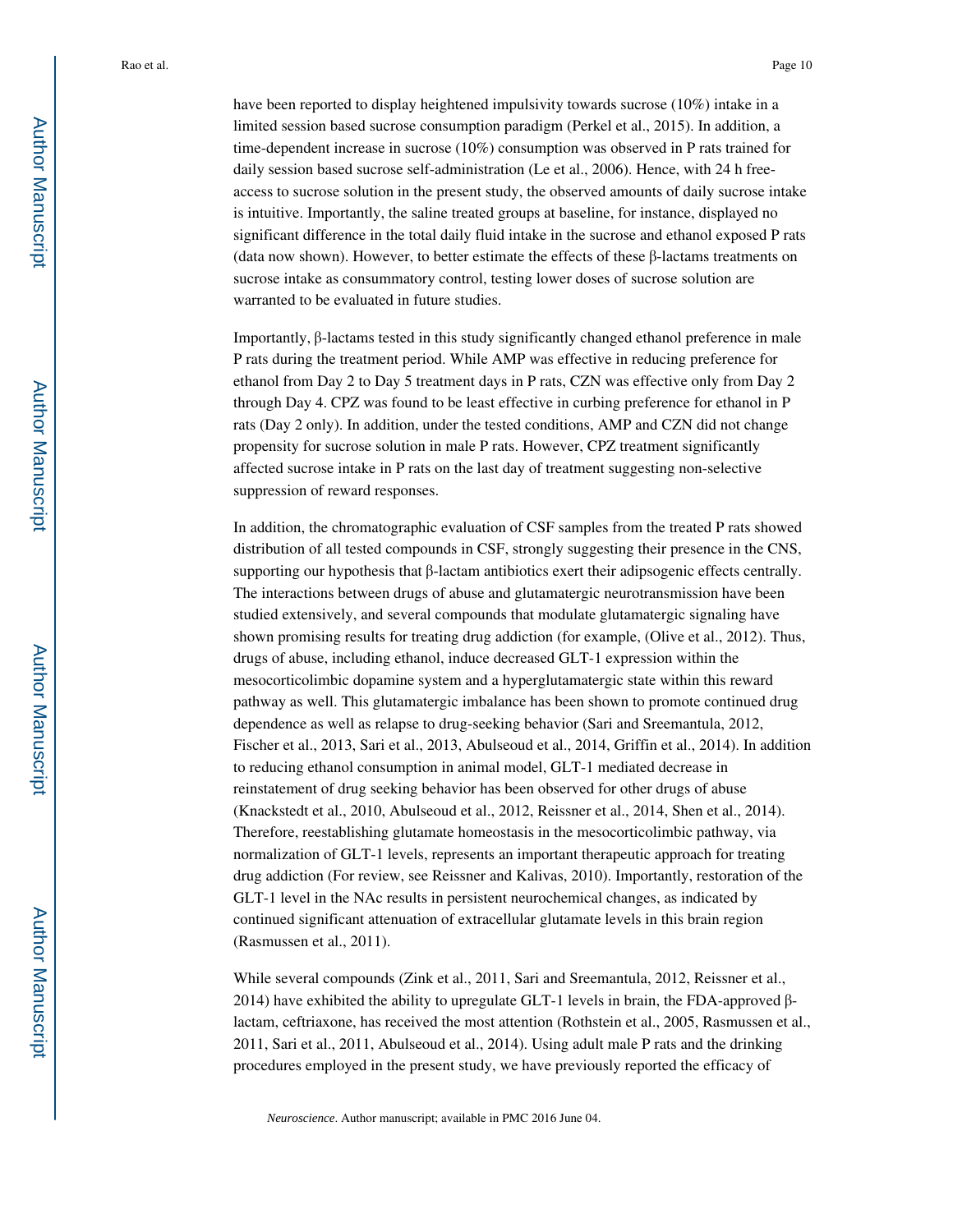ceftriaxone in attenuating ethanol intake via a GLT-1-dependent mechanism (Sari et al., 2011, Sari et al., 2013). Moreover, we have shown that that daily ceftriaxone dosing upregulated GLT-1 expression and reduced ethanol intake in P rats experiencing ethanol access close to three times longer than that used in the present study (14 weeks) in addition to interfering with relapse-like drinking (Qrunfleh et al., 2013, Alhaddad et al., 2014a, Rao and Sari, 2014). The results from the present study indicate for the first time the ability of other β-lactam antibiotics, AMP, CZN, and CPZ, to attenuate ethanol consumption and concomitantly upregulate GLT-1 expression in the NAc and PFC. Since onset of decrease in ethanol intake is around Day 2 of treatment with these β-lactams, upregulation of GLT-1 expression following short-term treatment would be investigated for these compounds in future studies. In agreement with our previous studies, findings from earlier time points are expected to reveal the AMP-, CZN-, and CPZ-mediated GLT-1 upregulation to be occurring as early as Day 2 of the treatment (Rao et al., 2015).

Furthermore, the changes in expression of GLT-1 following β-lactam treatment were directly associated with increased phosphorylation of AKT in both the NAc and PFC. These observations support previous works indicating that increasing pAKT is one mechanism by which GLT-1 expression is increased (Li et al., 2006, Wu et al., 2010). The results from the present study are in agreement with our recent findings which revealed a prominent association between ceftriaxone- (Rao et al., 2015) and MS-153- induced GLT-1 upregulation and increased phosphorylation of signaling molecule AKT (Alhaddad et al., 2014b) in both NAc and PFC.

Regarding the  $\beta$ -lactam doses used herein, while higher intraperitoneal doses for these antibiotics have been administered in rats (Moxon et al., 1977, Livingston et al., 1988, Walterspiel and Vitulli, 1989), we selected 100 mg/kg based on its use for all three βlactams in previous rat studies (Najjar, 1992, Tan et al., 1997). In addition, by selecting 100 mg/kg of daily dosing for all compounds, a qualitative comparison of efficacy between these compounds, and previously tested ceftriaxone, for GLT-1 modulatory effects was possible. Also, the CNS bioavailability of AMP, CZN, and CPZ has been studied previously, strengthening our rationale to evaluate the effects of these particular compounds on GLT-1 expression in the mesocorticolimbic pathway (Ishiyama et al., 1970, Clumeck et al., 1978a, Chang et al., 2000, Tsai and Chen, 2000). In addition to documented CNS bioavailability, AMP has the distinct advantage over ceftriaxone as an orally active antibiotic and CPZ, compared to ceftriaxone, has a unique side chain (N-methyltetrazolethiol) in its structure contributing to possible disulfiram-like actions. However, the ability of these compounds to, at other doses, attenuate ethanol consumption by P rats remains to be evaluated. As hypothesized, CPZ treatment induced disulfiram-like actions, owing to the presence of the N-methyltetrazolethiol moiety, by inhibiting the hepatic ALDH2 activity. Apart from modulating the glutamatergic neurotransmission in the NAc and PFC, the inhibition of hepatic ALDH2 activity serves as an additional mechanism of action for CPZ. It is possible that consumption of ethanol following CPZ treatment would have resulted in an accumulation of acetaldehyde, thereby producing aversion to ethanol consumption (Freundt et al., 1990). Importantly, β-lactam compounds without N-methyltetrazolethiol moiety in their structure, AMP and CZN in the present study, were found to have no effect on ALDH2 activity. Therefore, similar to ceftriaxone, the adipsogenic effects on ethanol intake by these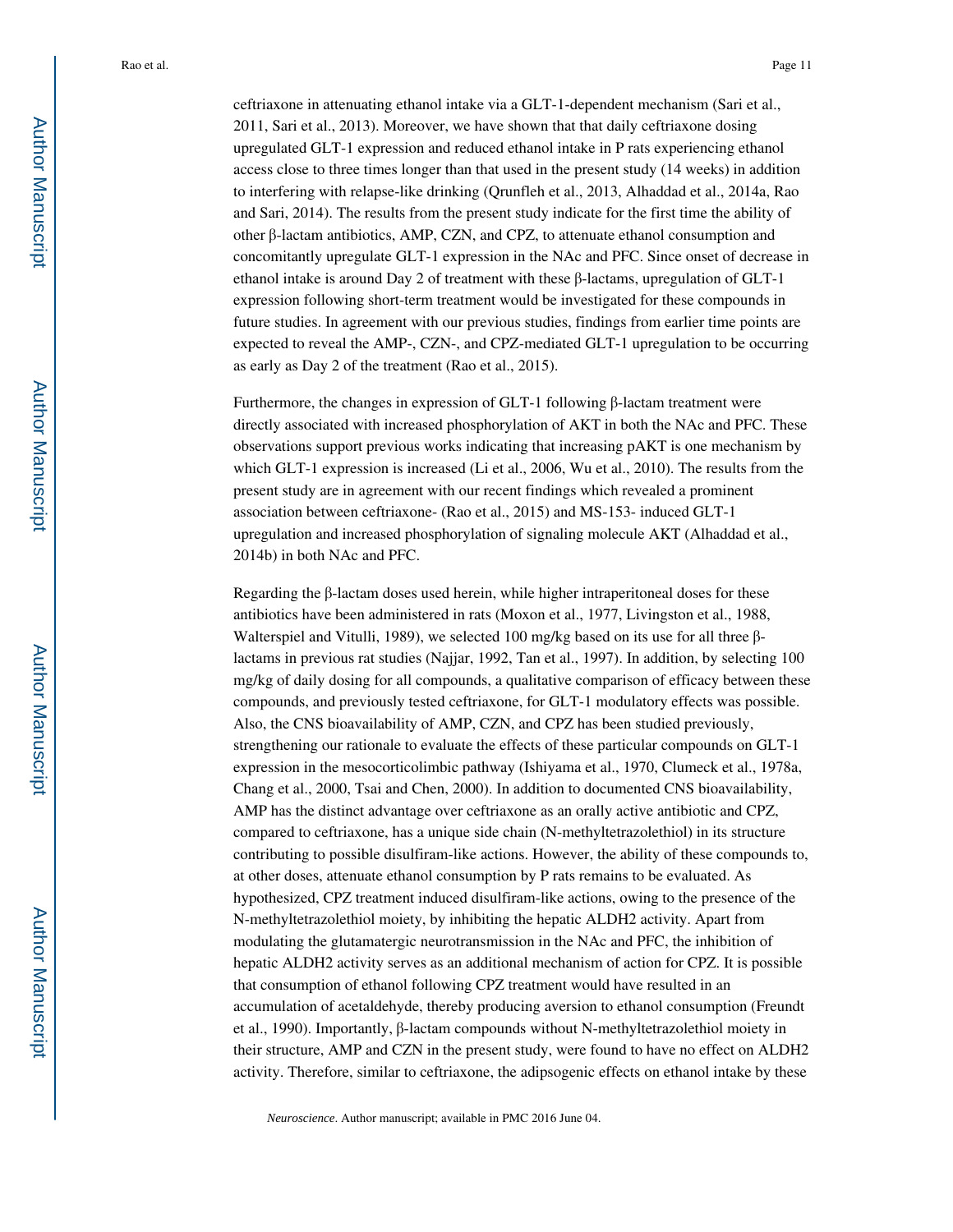compounds are not dependent upon manipulation of ALDH2 activity but appear to be dependent upon modulation of GLT-1 expression levels. Corroborating the above findings, analytical determination of CSF samples revealed significant concentrations of AMP, CZN, and CPZ levels in the CSFs of male P rats. The CSF concentrations of AMP, CZN, and CPZ were well above the limit of quantification.

In summary, this study has demonstrated, for the first time, the ability of  $\beta$ -lactams, specifically AMP, CZN, and CPZ, to attenuate ethanol consumption in adult male chronicethanol-drinking P rats. Moreover, the attenuation of ethanol intake was accompanied by significant upregulation of GLT-1 levels and AKT phosphorylation in the NAc and PFC. Furthermore, these findings indicate that β-lactam- induced reductions of ethanol intake are not dependent upon ALDH2 activity and do not appear to be generalizable to all reinforcers, such that reductions in sucrose intake were transient in nature. The present results provide strong support for the hypothesis that upregulation of GLT-1 levels in central reward pathways is an important target for small molecule development in the treatment of addictive behaviors.

## **Acknowledgments**

This work was supported by Award Number R01AA019458 (Y.S.) and in part by Award Number AA13522 (RLB) from the National Institute on Alcohol Abuse and Alcoholism (NIAAA). The authors would also like to thank Dr. Nicolas L Chiaia for providing training for CSF collection.

## **References**

- Abulseoud OA, Camsari UM, Ruby CL, Kasasbeh A, Choi S, Choi DS. Attenuation of ethanol withdrawal by ceftriaxone-induced upregulation of glutamate transporter EAAT2. Neuropsychopharmacology : official publication of the American College of Neuropsychopharmacology. 2014; 39:1674–1684. [PubMed: 24452391]
- Abulseoud OA, Miller JD, Wu J, Choi DS, Holschneider DP. Ceftriaxone upregulates the glutamate transporter in medial prefrontal cortex and blocks reinstatement of methamphetamine seeking in a condition place preference paradigm. Brain research. 2012; 1456:14–21. [PubMed: 22521042]
- Alhaddad H, Das SC, Sari Y. Effects of ceftriaxone on ethanol intake: a possible role for xCT and GLT-1 isoforms modulation of glutamate levels in P rats. Psychopharmacology. 2014a; 231:4049– 4057. [PubMed: 24687412]
- Alhaddad H, Kim NT, Aal-Aaboda M, Althobaiti YS, Leighton J, Boddu SH, Wei Y, Sari Y. Effects of MS-153 on chronic ethanol consumption and GLT1 modulation of glutamate levels in male alcohol-preferring rats. Frontiers in behavioral neuroscience. 2014b; 8:366. [PubMed: 25400560]
- Bell RL, Rodd ZA, Schultz JA, Peper CL, Lumeng L, Murphy JM, McBride WJ. Effects of short deprivation and re-exposure intervals on the ethanol drinking behavior of selectively bred high alcohol-consuming rats. Alcohol. 2008; 42:407–416. [PubMed: 18486429]
- Chang YL, Chou MH, Lin MF, Chen YF, Chen CF, Cheng FC, Tsai TH. Simultaneous determination of unbound cefoperazone in rat blood and brain using microdialysis. J Pharm Pharmacol. 2000; 52:963–968. [PubMed: 11007067]
- Clumeck N, Thys JP, Vanhoof R, Vanderlinden MP, Butzler JP, Yourassowsky E. Amoxicillin Entry into Human Cerebrospinal Fluid: Comparison with Ampicillin. ANTIMICROBIAL AGENTS AND CHEMOTHERAPY. 1978a; 14:531–532. [PubMed: 102244]
- Clumeck N, Thys JP, Vanhoof R, Vanderlinden MP, Butzler JP, Yourassowsky E. Amoxicillin entry into human cerebrospinal fluid: comparison with ampicillin. Antimicrob Agents Chemother. 1978b; 14:531–532. [PubMed: 102244]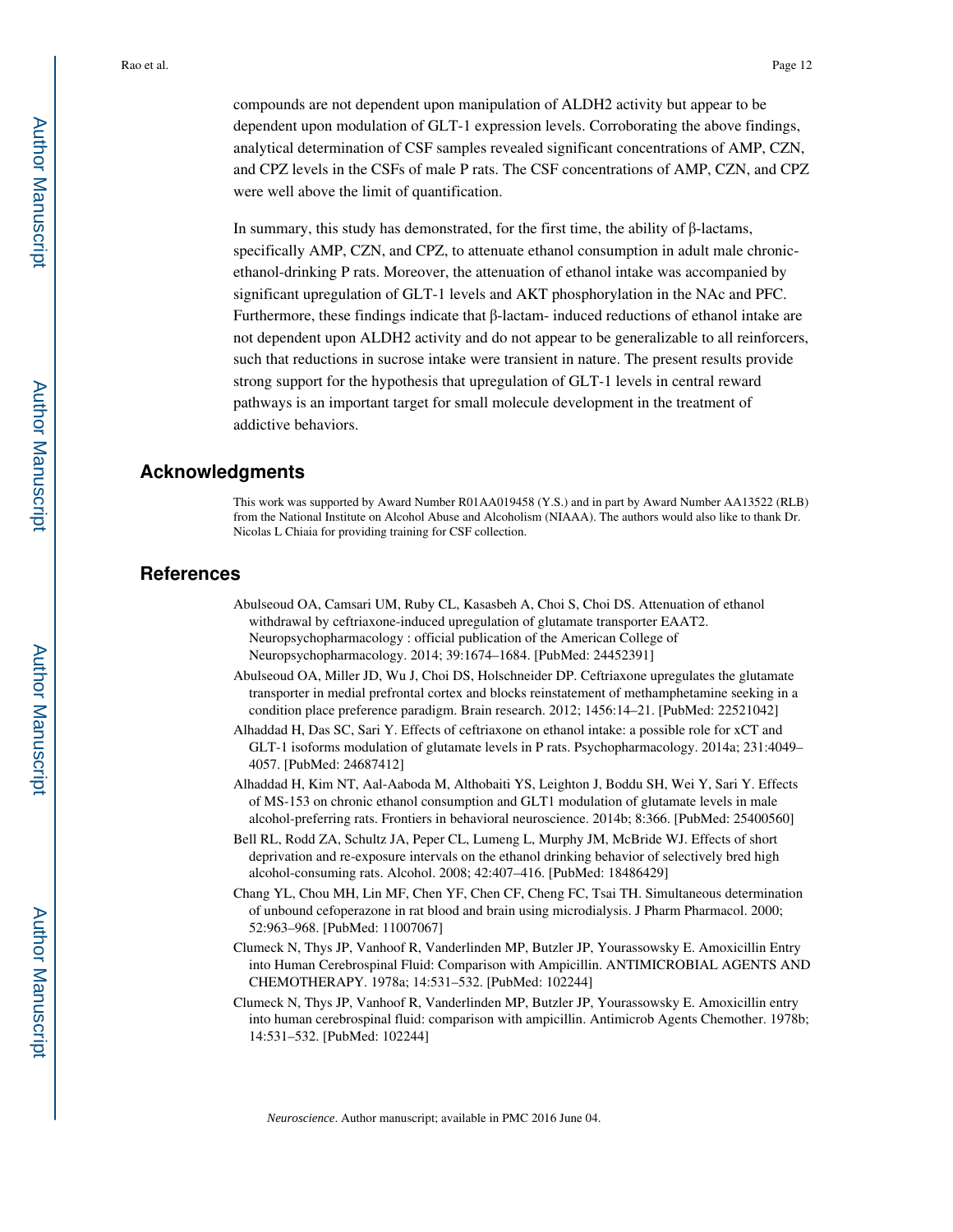- Ding ZM, Rodd ZA, Engleman EA, Bailey JA, Lahiri DK, McBride WJ. Alcohol drinking and deprivation alter basal extracellular glutamate concentrations and clearance in the mesolimbic system of alcohol-preferring (P) rats. Addiction biology. 2013; 18:297–306. [PubMed: 23240885]
- Fischer KD, Houston AC, Rebec GV. Role of the major glutamate transporter GLT1 in nucleus accumbens core versus shell in cue-induced cocaine-seeking behavior. J Neurosci. 2013; 33:9319– 9327. [PubMed: 23719800]
- Freundt KJ, Heiler C, Schreiner E. Ferrous Sulfate Combined with Ascorbic-Acid Does Not Significantly Reduce Acetaldehyde Accumulation in the Blood of Alcoholized Rats Treated with Disulfiram or Beta-Lactam Antibiotics. Alcohol. 1990; 7:295–298. [PubMed: 2390204]
- Griffin WC, Haun HL, Hazelbaker CL, Ramachandra VS, Becker HC. Increased extracellular glutamate in the nucleus accumbens promotes excessive ethanol drinking in ethanol dependent mice. Neuropsychopharmacology : official publication of the American College of Neuropsychopharmacology. 2014; 39:707–717. [PubMed: 24067300]
- Griffith RS. Cefazolin. Adv Clin Pharmacol. 1974; 8:123–127. [PubMed: 4468727]
- Ishiyama S, Nakayama I, Iwamoto H, Iwai S, Okui M. Absorption, tissue concentration, and organ distribution of cefazolin. Antimicrob Agents Chemother (Bethesda). 1970; 10:476–480. [PubMed: 5521371]
- Kalivas PW. The glutamate homeostasis hypothesis of addiction. Nature reviews Neuroscience. 2009; 10:561–572.
- Kalivas PW, Volkow ND. New medications for drug addiction hiding in glutamatergic neuroplasticity. Molecular psychiatry. 2011; 16:974–986. [PubMed: 21519339]
- Karamanakos PN, Pappas P, Boumba VA, Thomas C, Malamas M, Vougiouklakis T, Marselos M. Pharmaceutical agents known to produce disulfiram-like reaction: effects on hepatic ethanol metabolism and brain monoamines. International journal of toxicology. 2007; 26:423–432. [PubMed: 17963129]
- Knackstedt LA, Melendez RI, Kalivas PW. Ceftriaxone Restores Glutamate Homeostasis and Prevents Relapse to Cocaine Seeking. Biological psychiatry. 2010; 67:81–84. [PubMed: 19717140]
- Lê AD, Li Z, Funk D, Shram M, Li TK, Shaham Y. Increased vulnerability to nicotine selfadministration and relapse in alcohol-naive offspring of rats selectively bred for high alcohol intake. J Neurosci. 2006; 26:1872–1879. [PubMed: 16467536]
- Li LB, Toan SV, Zelenaia O, Watson DJ, Wolfe JH, Rothstein JD, Robinson MB. Regulation of astrocytic glutamate transporter expression by Akt: evidence for a selective transcriptional effect on the GLT-1/EAAT2 subtype. Journal of neurochemistry. 2006; 97:759–771. [PubMed: 16573655]
- Livingston DH, Shumate CR, Polk HC Jr, Malangoni MA. More is better. Antibiotic management after hemorrhagic shock. Ann Surg. 1988; 208:451–459. [PubMed: 3178333]
- Matsubara T, Otsubo S, Ogawa A, Kawamoto K, Okamoto J, Sugeno K, Tochino Y, Yoshida T, Hirai E. Effects of beta-lactam antibiotics and N-methyltetrazolethiol on the alcohol-metabolizing system in rats. Japanese journal of pharmacology. 1987; 45:303–315. [PubMed: 2893854]
- Melendez RI, Hicks MP, Cagle SS, Kalivas PW. Ethanol exposure decreases glutamate uptake in the nucleus accumbens. Alcoholism, clinical and experimental research. 2005; 29:326–333.
- Miller BR, Dorner JL, Shou M, Sari Y, Barton SJ, Sengelaub DR, Kennedy RT, Rebec GV. Upregulation of GLT1 expression increases glutamate uptake and attenuates the Huntington's disease phenotype in the R6/2 mouse. Neuroscience. 2008; 153:329–337. [PubMed: 18353560]
- Moxon ER, Medeiros AA, O'Brien TF. Beta-lactamase effect on ampicillin treatment of Haemophilus influenzae B bacteremia and meningitis in infant rats. Antimicrob Agents Chemother. 1977; 12:461–464. [PubMed: 303497]
- Najjar TA. Peritoneal Absorption of Cefoperazone in Rats. J Chemotherapy. 1992; 4:23–26.
- Olive MF, Cleva RM, Kalivas PW, Malcolm RJ. Glutamatergic medications for the treatment of drug and behavioral addictions. Pharmacology, biochemistry, and behavior. 2012; 100:801–810.
- Parsegian A, See RE. Dysregulation of dopamine and glutamate release in the prefrontal cortex and nucleus accumbens following methamphetamine self-administration and during reinstatement in rats. Neuropsychopharmacology : official publication of the American College of Neuropsychopharmacology. 2014; 39:811–822. [PubMed: 23995583]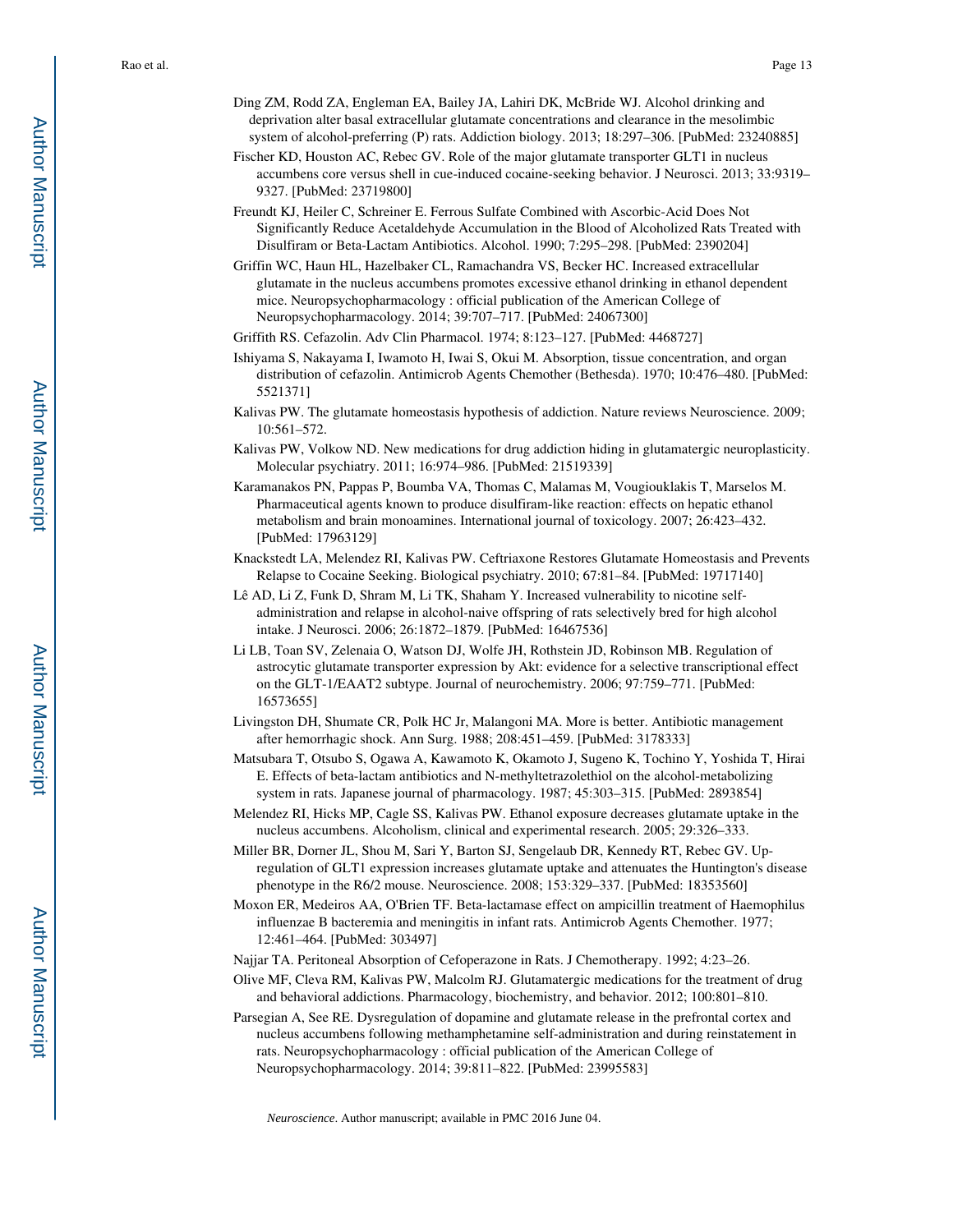- Paxinos, G.; Watson, C. The Rat Brain in Stereotaxic Coordinates. Sixth Edition. New York: Academic Press; 2007.
- Perkel JK, Bentzley BS, Andrzejewski ME, Martinetti MP. Delay discounting for sucrose in alcoholpreferring and nonpreferring rats using a sipper tube within-sessions task. Alcohol Clin Exp Res. 2015; 39:232–238. [PubMed: 25684046]
- Qrunfleh AM, Alazizi A, Sari Y. Ceftriaxone, a beta-lactam antibiotic, attenuates relapselike ethanoldrinking behavior in alcohol-preferring rats. Journal of psychopharmacology. 2013; 27:541–549. [PubMed: 23518814]
- Quintero GC. Role of nucleus accumbens glutamatergic plasticity in drug addiction. Neuropsychiatric disease and treatment. 2013; 9:1499–1512. [PubMed: 24109187]
- Rao PS, Sari Y. Effects of Ceftriaxone on Chronic Ethanol Consumption: a Potential Role for xCT and GLT1 Modulation of Glutamate Levels in Male P Rats. J Mol Neurosci. 2014; 54:71–77. [PubMed: 24535561]
- Rao PSS, Saternos H, Goodwani G, Sari Y. Effects of ceftriaxone on GLT1 isoforms, xCT and associated signaling pathways in P rats exposed to ethanol. Psychopharmacology. 2015
- Rasmussen BA, Baron DA, Kim JK, Unterwald EM, Rawls SM. beta-Lactam antibiotic produces a sustained reduction in extracellular glutamate in the nucleus accumbens of rats. Amino acids. 2011; 40:761–764. [PubMed: 20383795]
- Reissner KJ, Brown RM, Spencer S, Tran PK, Thomas CA, Kalivas PW. Chronic administration of the methylxanthine propentofylline impairs reinstatement to cocaine by a GLT-1-dependent mechanism. Neuropsychopharmacology : official publication of the American College of Neuropsychopharmacology. 2014; 39:499–506. [PubMed: 23985782]
- Reissner KJ, Kalivas PW. Using glutamate homeostasis as a target for treating addictive disorders. Behav Pharmacol. 2010; 21:514–522. [PubMed: 20634691]
- Rothstein JD, Patel S, Regan MR, Haenggeli C, Huang YH, Bergles DE, Jin L, Dykes Hoberg M, Vidensky S, Chung DS, Toan SV, Bruijn LI, Su ZZ, Gupta P, Fisher PB. Beta-lactam antibiotics offer neuroprotection by increasing glutamate transporter expression. Nature. 2005; 433:73–77. [PubMed: 15635412]
- Sari Y, Sakai M, Weedman JM, Rebec GV, Bell RL. Ceftriaxone, a beta-lactam antibiotic, reduces ethanol consumption in alcohol-preferring rats. Alcohol and alcoholism. 2011; 46:239–246. [PubMed: 21422004]
- Sari Y, Smith KD, Ali PK, Rebec GV. Upregulation of GLT1 attenuates cue-induced reinstatement of cocaine-seeking behavior in rats. J Neurosci. 2009; 29:9239–9243. [PubMed: 19625514]
- Sari Y, Sreemantula SN. Neuroimmunophilin Gpi-1046 Reduces Ethanol Consumption in Part through Activation of Glt1 in Alcohol-Preferring Rats. Neuroscience. 2012; 227:327–335. [PubMed: 23059796]
- Sari Y, Sreemantula SN, Lee MR, Choi DS. Ceftriaxone Treatment Affects the Levels of GLT1 and ENT1 As Well As Ethanol Intake in Alcohol-Preferring Rats. J Mol Neurosci. 2013; 51:779–787. [PubMed: 23893122]
- Shen HW, Scofield MD, Boger H, Hensley M, Kalivas PW. Synaptic Glutamate Spillover Due to Impaired Glutamate Uptake Mediates Heroin Relapse. J Neurosci. 2014; 34:5649–5657. [PubMed: 24741055]
- Stewart RB, Russell RN, Lumeng L, Li TK, Murphy JM. Consumption of sweet, salty, sour, and bitter solutions by selectively bred alcohol-preferring and alcohol-nonpreferring lines of rats. Alcoholism, clinical and experimental research. 1994; 18:375–381.
- Tan TQ, Smith CW, Hawkins EP, Kaplan SL. Anti-CD11b monoclonal antibody in an infant rat model of Haemophilus influenzae type b sepsis and meningitis. The Journal of antimicrobial chemotherapy. 1997; 39:209–216. [PubMed: 9069541]
- Tsai TH, Chen YF. Simultaneous determination of cefazolin in rat blood and brain by microdialysis and microbore liquid chromatography. Biomedical chromatography : BMC. 2000; 14:274–278. [PubMed: 10861740]
- Walterspiel JN, Vitulli WF. Adjunctive treatment with low-dose polymyxin B improves operant response rates and latency in infant rats with Haemophilus influenzae type b meningitis. Pediatric research. 1989; 26:496–499. [PubMed: 2554243]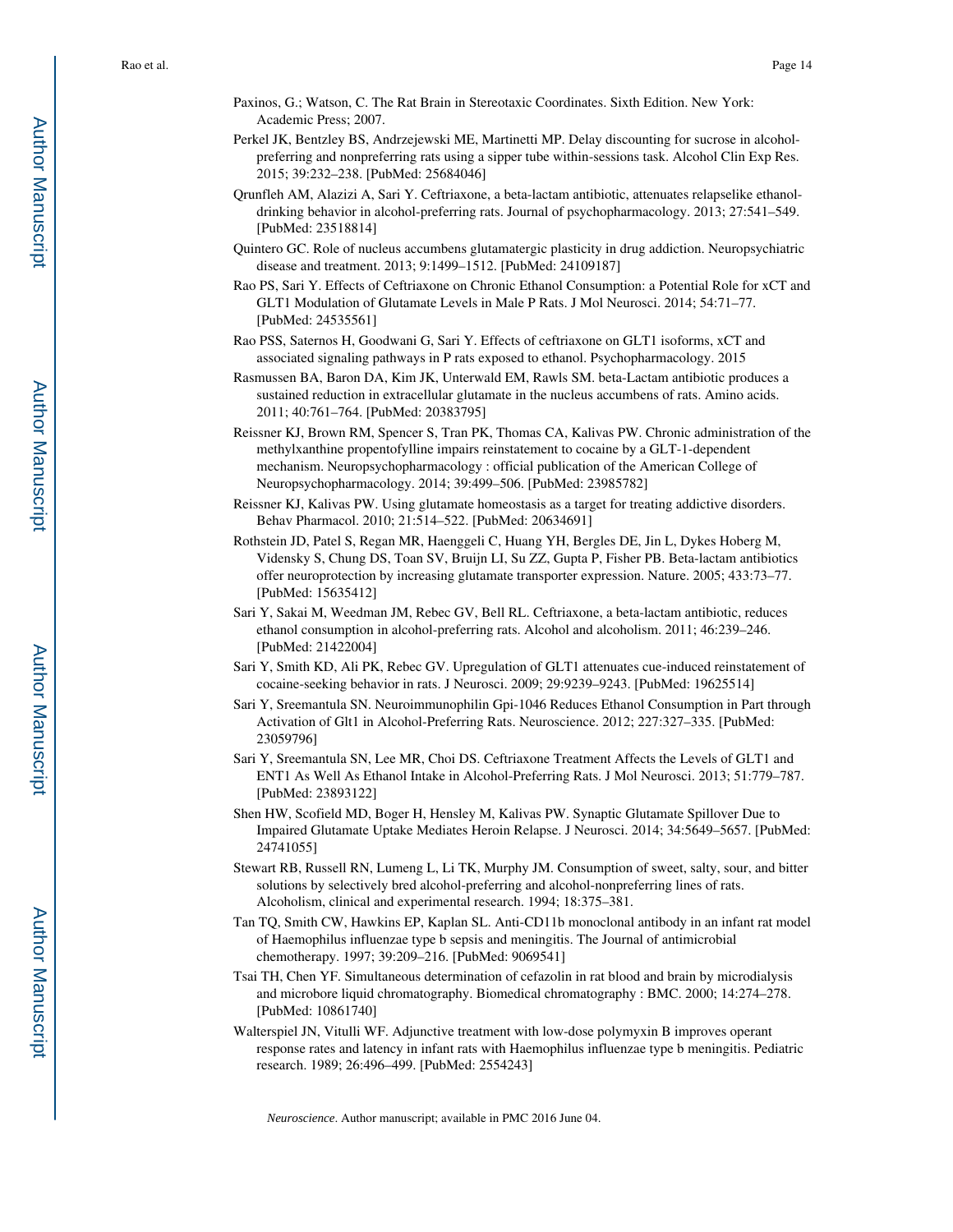- Weiner H. Subcellular localization of acetaldehyde oxidation in liver. Annals of the New York Academy of Sciences. 1987; 492:25–34. [PubMed: 3474929]
- Wise RA, Koob GF. The development and maintenance of drug addiction. Neuropsychopharmacology. 2014; 39:254–262. [PubMed: 24121188]
- Wu X, Kihara T, Akaike A, Niidome T, Sugimoto H. PI3K/Akt/mTOR signaling regulates glutamate transporter 1 in astrocytes. Biochemical and biophysical research communications. 2010; 393:514–518. [PubMed: 20152809]
- Zink M, Rapp S, Donev R, Gebicke-Haerter PJ, Thome J. Fluoxetine treatment induces EAAT2 expression in rat brain. Journal of neural transmission. 2011; 118:849–855. [PubMed: 21161710]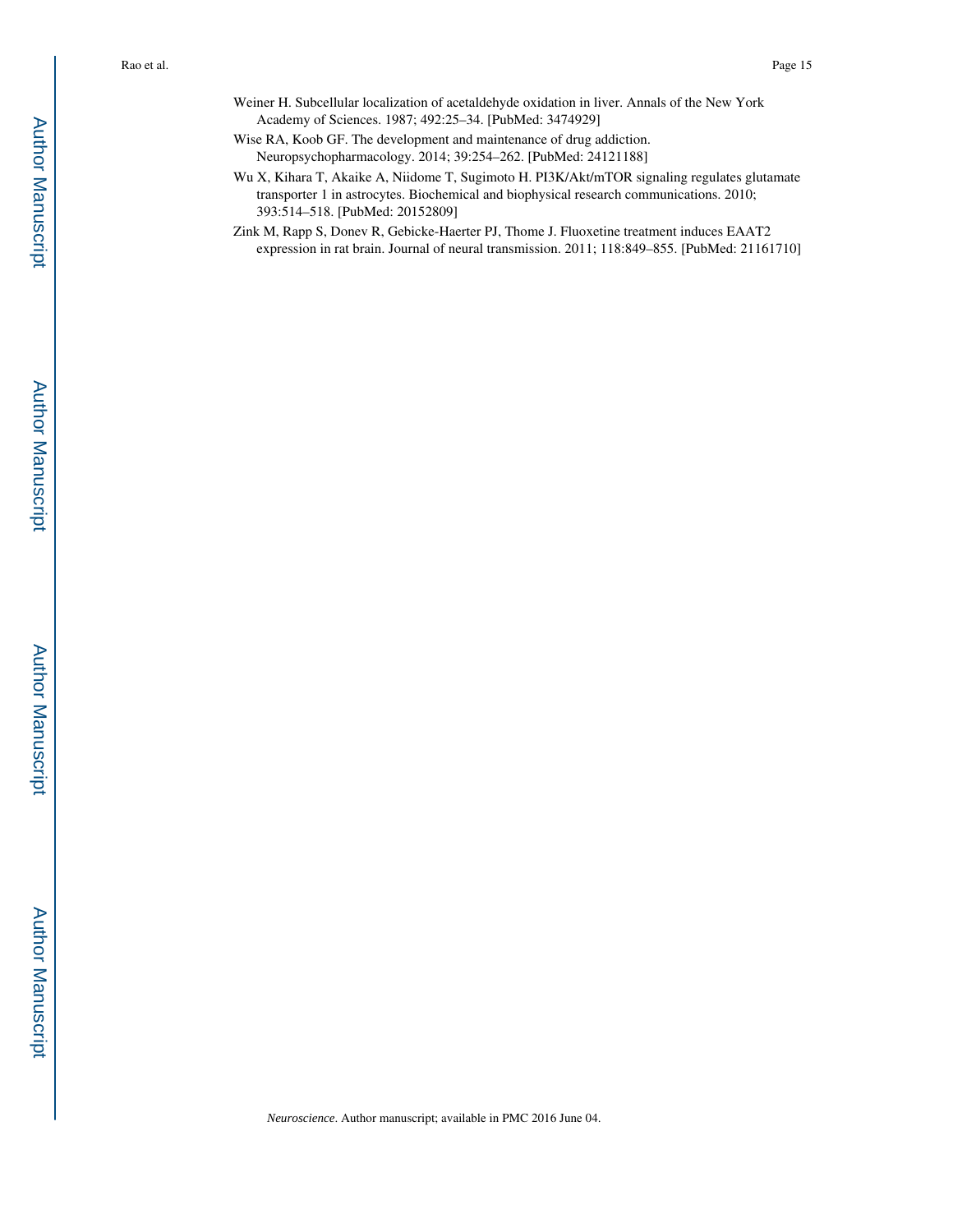## **Highlights**

➢ Ampicillin, cefazolin and cefoperazone treatments reduced alcohol intake. > These drugs upregulated both GLT-1 and pAKT levels in the NAc and PFC. > cefoperazone significantly inhibited hepatic ALDH2. > Ampicillin, cefazolin and cefoperazone have been found in CSF.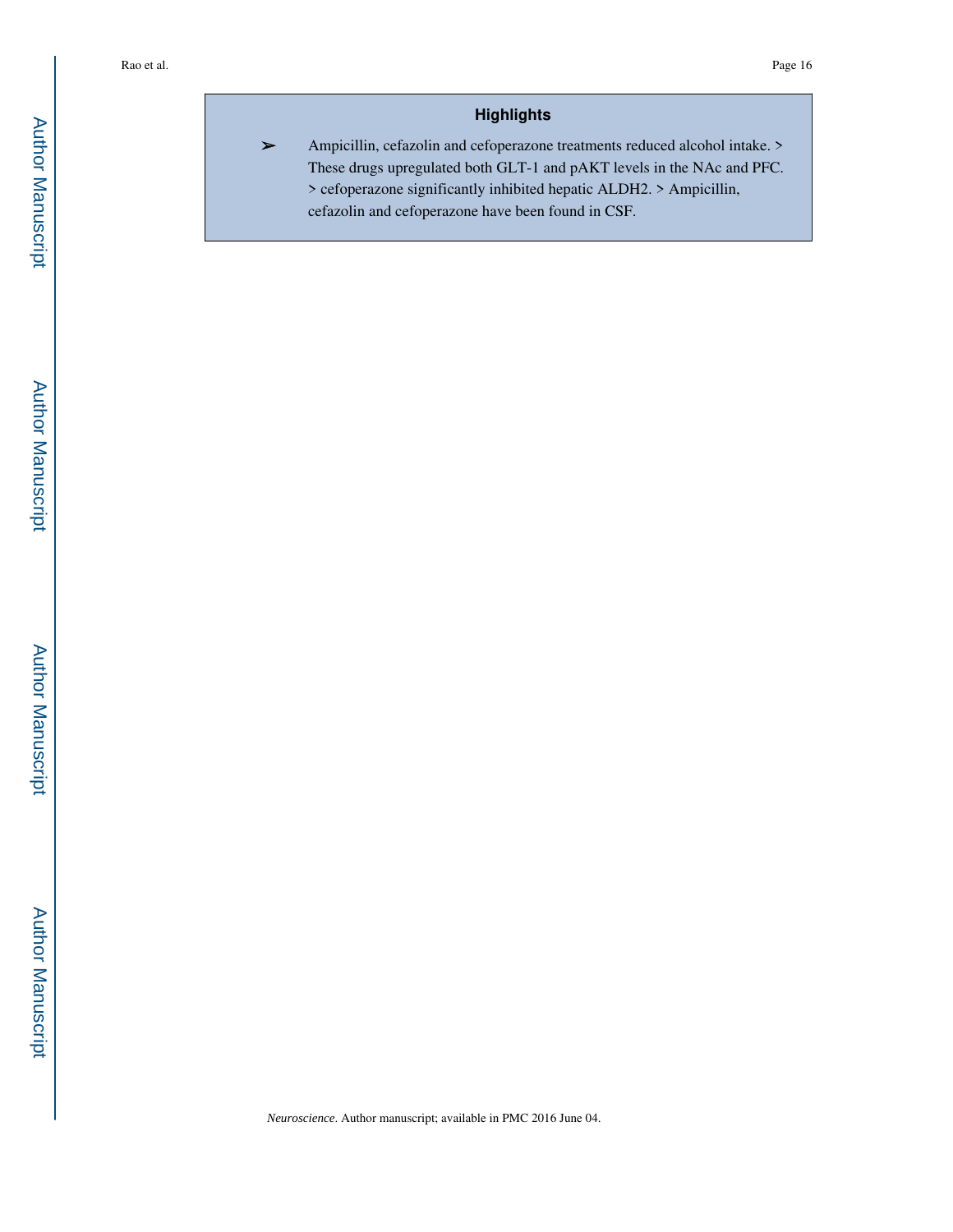Rao et al. Page 17



#### **Figure 1.**

(A) Average daily ethanol consumption (g/kg/day) in male P rats following five consecutive days of daily treatment with saline vehicle  $(n=6)$ , or AMP (100 mg/kg; i.p.; n=8), or CZN (100 mg/kg; i.p.; n=8), or CPZ (100 mg/kg; i.p.; n=8). Graph represents ethanol drinking data (mean  $\pm$  SEM) during the baseline (week 4 and 5) and treatment (Day 1- Day 5) phases of the study. Two-sided Dunnett's t-tests revealed that all three β-lactam treatments resulted in significant reductions in ethanol consumption compared to the saline vehicle-treated control group from Day 2 through Day 5. (B) Average daily water intake (g/kg/day). Graph represents water intake (mean ± SEM) during baseline (week 4 and 5) and treatment (Day 1- Day 5) periods of the study. Two-sided Dunnett's t-tests revealed significant increases in water intake by AMP-(Day 2 and Day 3) and CPZ-treated (Day 2 and Day) P rats, compared to the control group. With respect to saline-treated group, the CZN-treated male P rats consumed significantly greater amounts of water on Day 3. (C) Average body weights (g) of male P rats. Graph represents animal body weight (mean ± SEM) during baseline (week 4 and 5) and treatment (Day 1- Day 5) periods of the study. Two-sided Dunnett's t-test revealed no significant difference in animal body weight following AMP, CZN, or CPZ treatment compared to the saline-treated control group. Data are expressed as mean ± SEM. (\*p≤0.05). (D) Average daily sucrose consumption (g/kg/day) in male P rats following four consecutive days of daily treatment with saline vehicle  $(n=6)$ , or AMP (100 mg/kg; i.p.;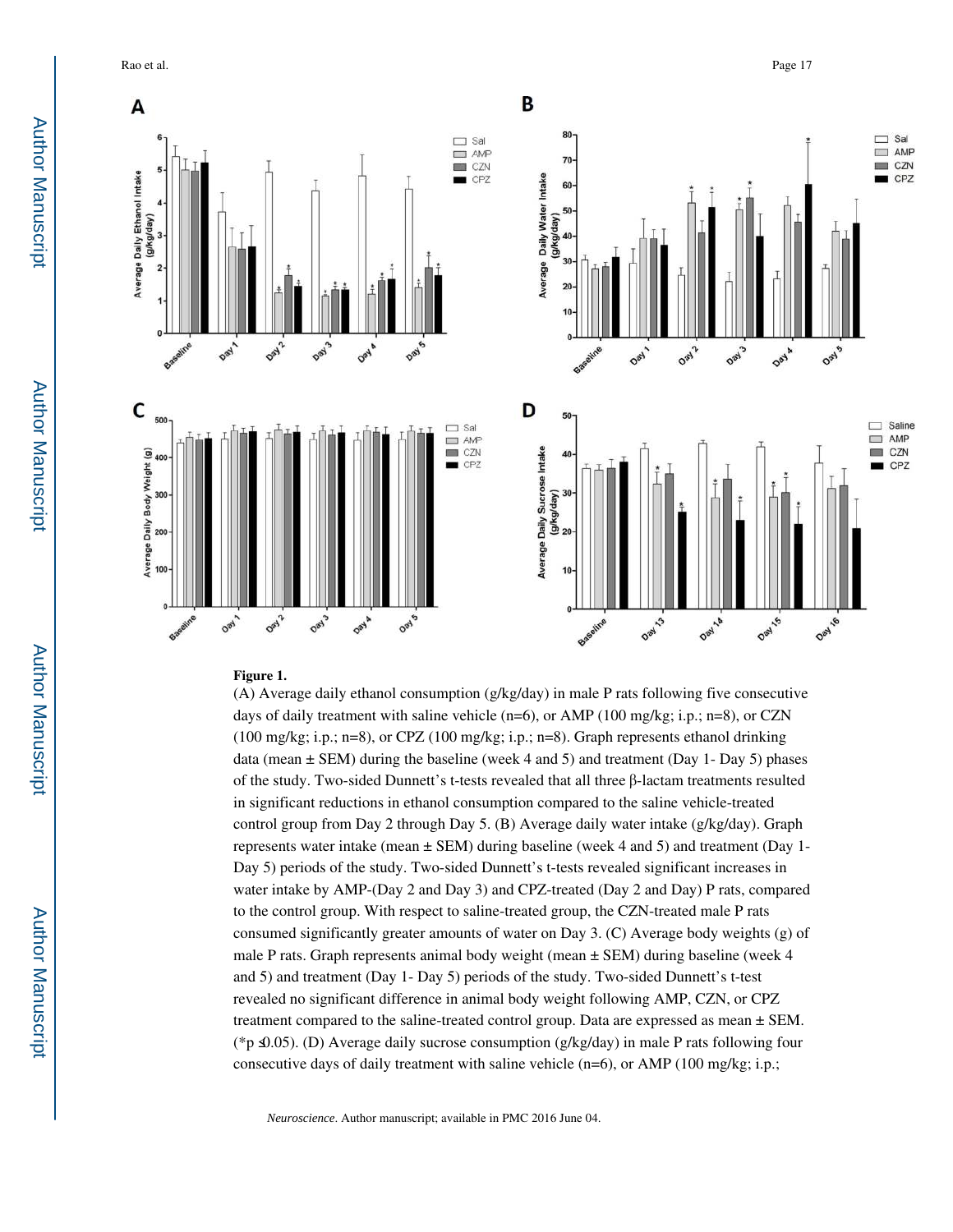n=6), or CZN (100 mg/kg; i.p.; n=6), or CPZ (100 mg/kg; i.p.; n=5). Graph represents sucrose drinking data (mean  $\pm$  SEM) during the baseline (Day 11 and Day 12) and treatment (Day 13 - Day 16) phases of the study. One-way ANOVA followed by Dunnett's t-test analyses revealed a significant decrease in daily sucrose intake by AMP- and CPZ-treated P rats (p<0.05) from Day 13 through Day 15. Compared to the saline treated P rats, CZNtreated animals had significantly reduced sucrose intake only on Day 15 ( $p$ <0.05) of the treatment period. The treatments had no effect on the daily sucrose intake by P rats, compared to saline-treated animals, at the end of the treatment period (p>0.05; Day 16).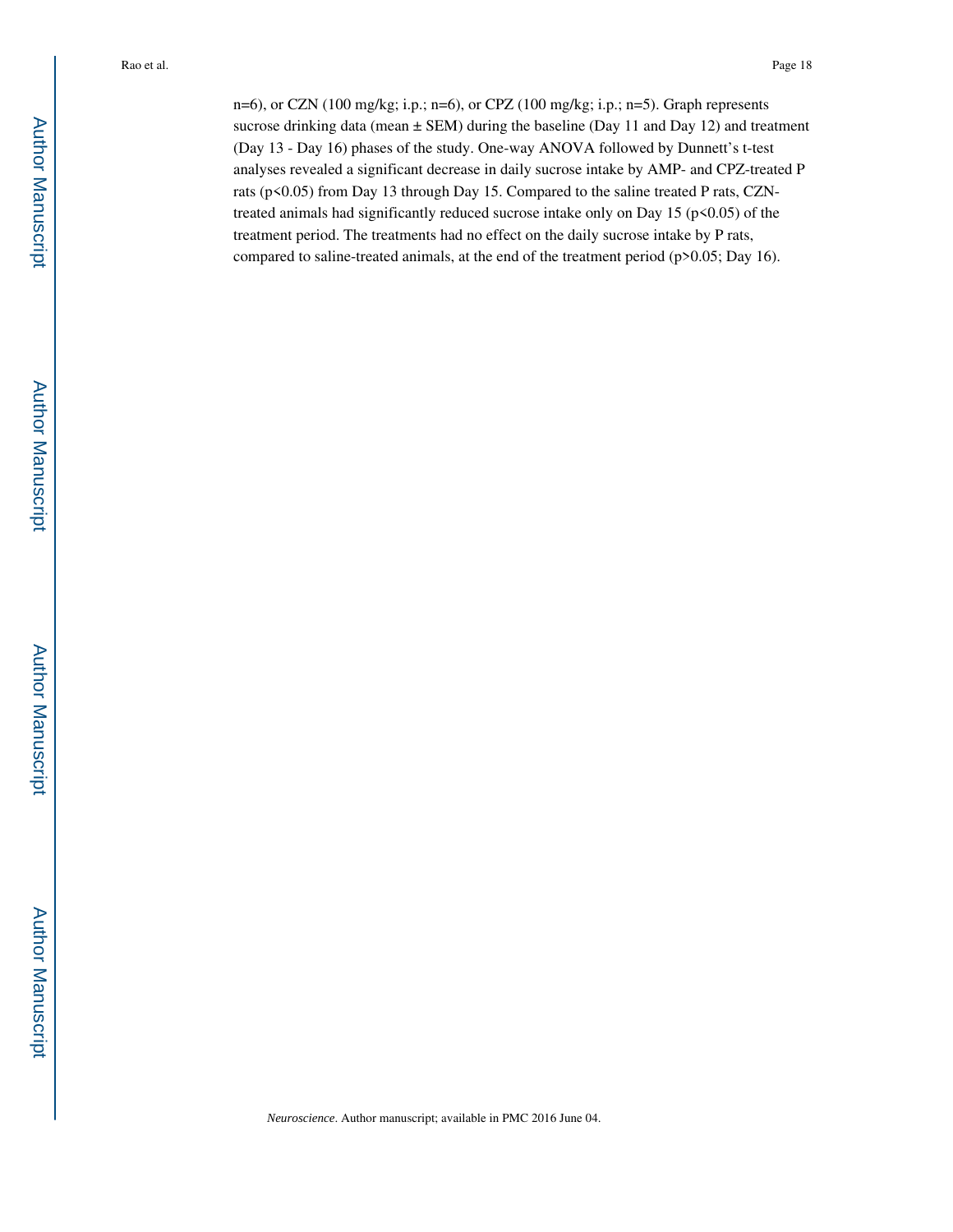Rao et al. Page 19



#### **Figure 2.**

(A) Ethanol preference (%) in male P rats following five consecutive days of daily treatment with saline vehicle (n=6), or AMP (100 mg/kg; i.p.; n=8), or CZN (100 mg/kg; i.p.; n=8), or CPZ (100 mg/kg; i.p.; n=8). Graph represents ethanol preference data (%) during the baseline (week 4 and 5) and treatment (Day 1- Day 5) phases of the study. One-way ANOVA followed by LSD post hoc test revealed that AMP (Day 2 through Day 5) and CZN treatments (Day 2 to Day 4) resulted in significant reduction in ethanol preference compared to the saline vehicle-treated control group. CPZ treatment had significant effect on ethanol preference on Days 2 only ( $p<0.05$ ). (B) Sucrose preference (%) in male P rats following four consecutive days of daily treatment with saline vehicle (n=6), or AMP (100 mg/kg; i.p.; n=6), or CZN (100 mg/kg; i.p.; n=6), or CPZ (100 mg/kg; i.p.; n=5). Graph represents sucrose preference data (%) during the baseline (Days 11 and 12) and treatment (Day 13 to Day 16) phases of the study. One-way ANOVA followed by LSD post hoc test revealed that AMP and CZN treatments did not affect sucrose preference in P rats compared to the saline vehicle-treated control group during the study  $(p>0.05)$ . CPZ treatment had significant effect on sucrose preference only on Day 16 of the study ( $p<0.05$ ).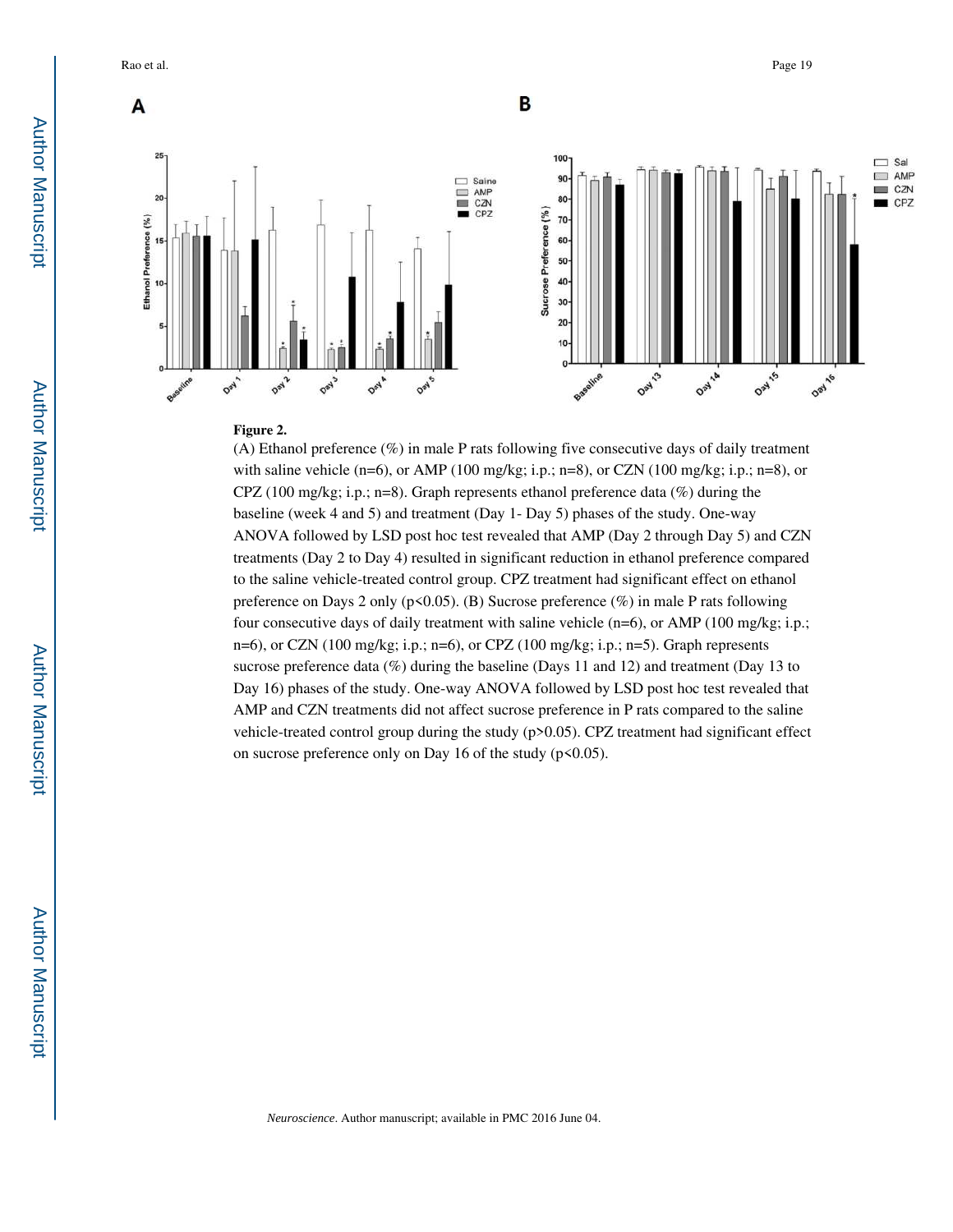

B



## **Figure 3.**

Effect of five consecutive daily treatments with AMP, CZN, or CPZ (100 mg/kg; i.p., n=6 each) on the expression of GLT-1 in the nucleus accumbens (NAc) of male P rats compared to the saline-treated control group (n=6). (a) Representative immunoblots for GLT-1 and βtubulin (loading control marker) expression in the NAc following saline, AMP, CZN, or CPZ treatments. (b) Quantitative t-test analysis of the immunoblots revealed a significant increase in expression of GLT-1 in the NAc of AMP-, CZN-, and CPZ-treated groups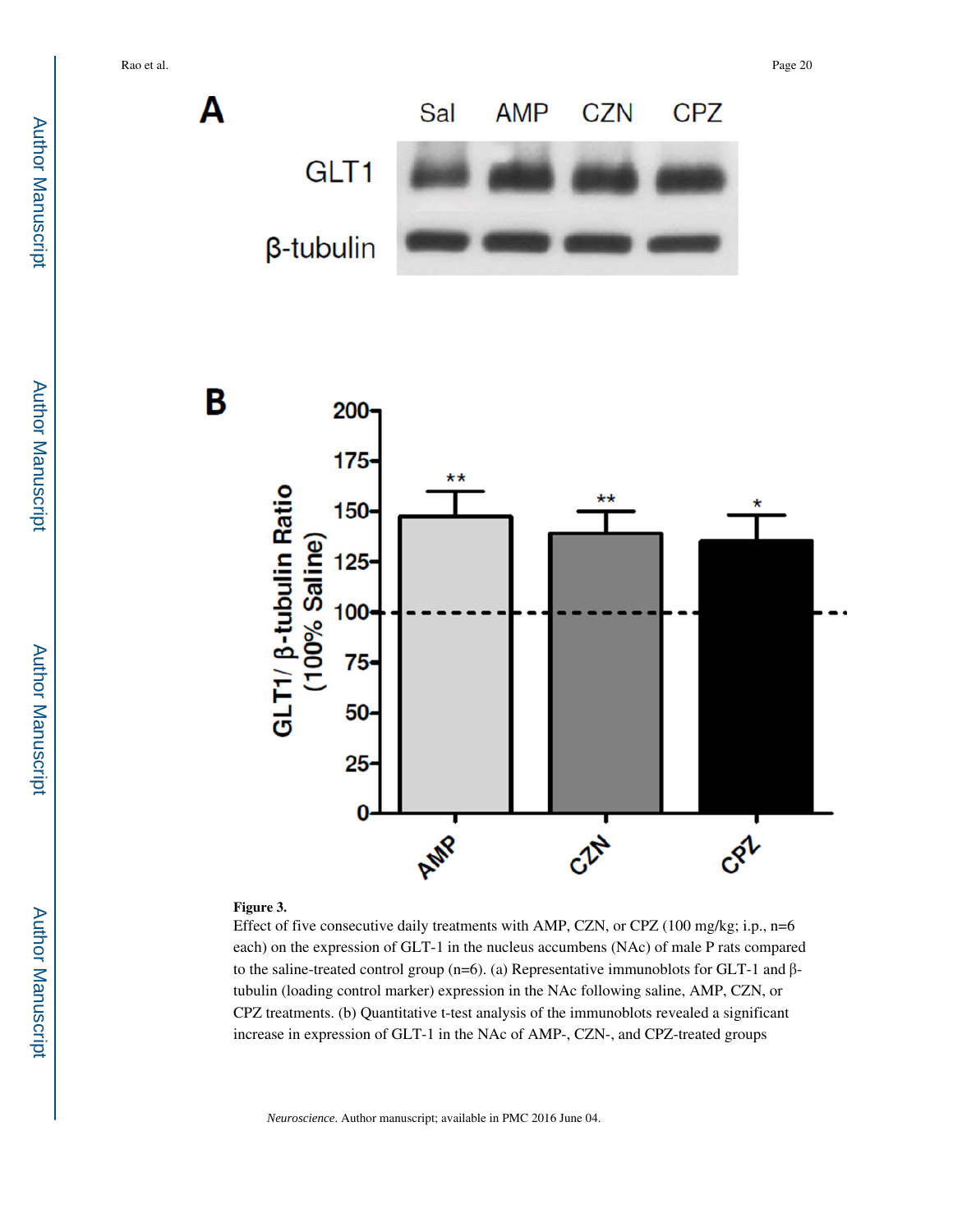compared to corresponding expression in the saline-treated group (100%). Data are expressed as mean  $\pm$  SEM. (\*p  $\trianglelefteq$ 0.05; \*\*p  $\trianglelefteq$ 0.01).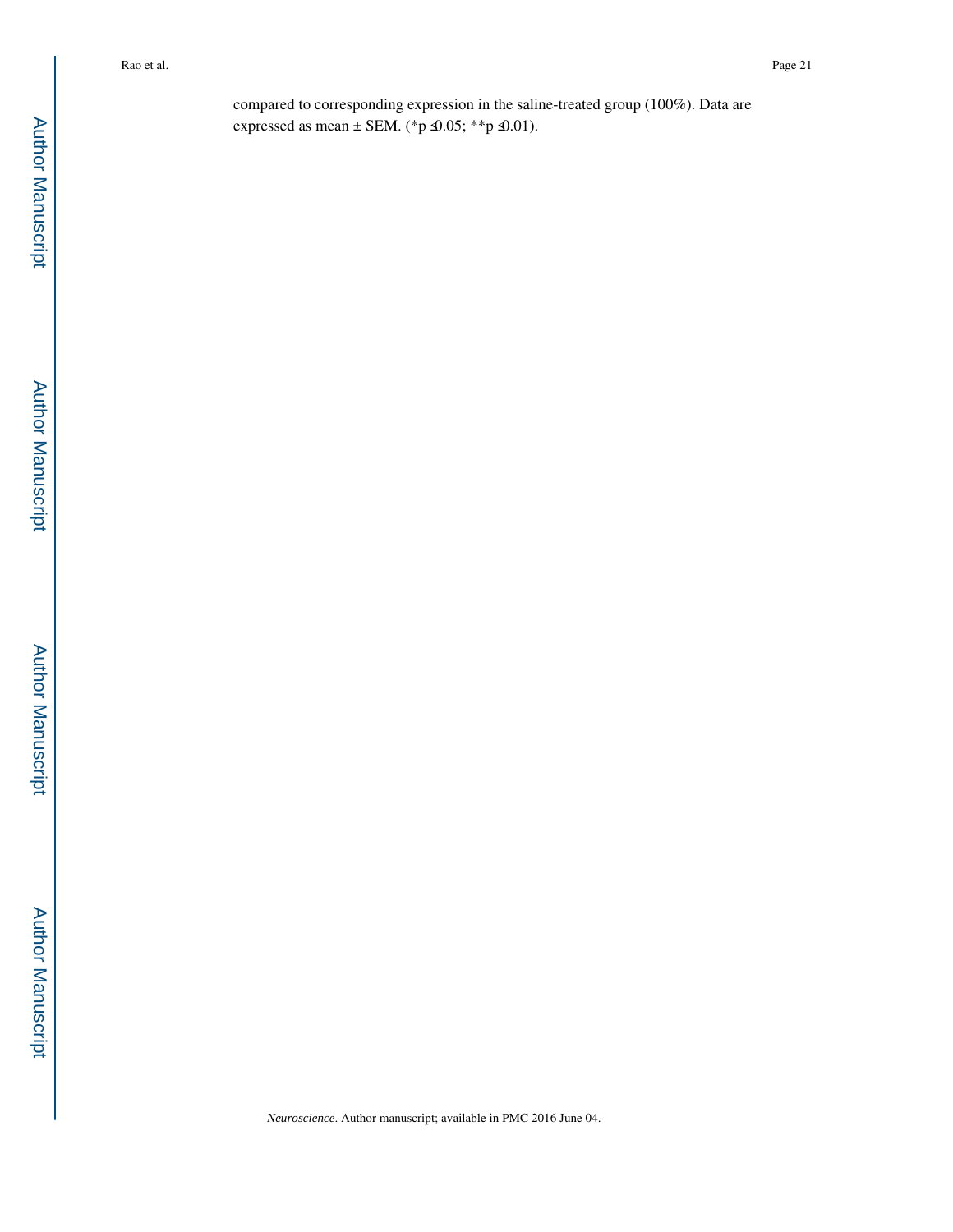Rao et al. Page 22



## **Figure 4.**

Effects of five consecutive daily treatments with AMP, CZN, or CPZ (100 mg/kg; i.p., n=6 each) on the expression of GLT-1 in the prefrontal cortex (PFC) of male P rats compared to the saline-treated control group (n=6). (a) Representative immunoblots for GLT-1 and βtubulin (loading control marker) expression in the PFC following saline, AMP, CZN, or CPZ treatments. (b) Quantitative t-test analysis of the immunoblots revealed a significant increase in GLT-1 expression within the PFCs of AMP-, CZN-, and CPZ-treated groups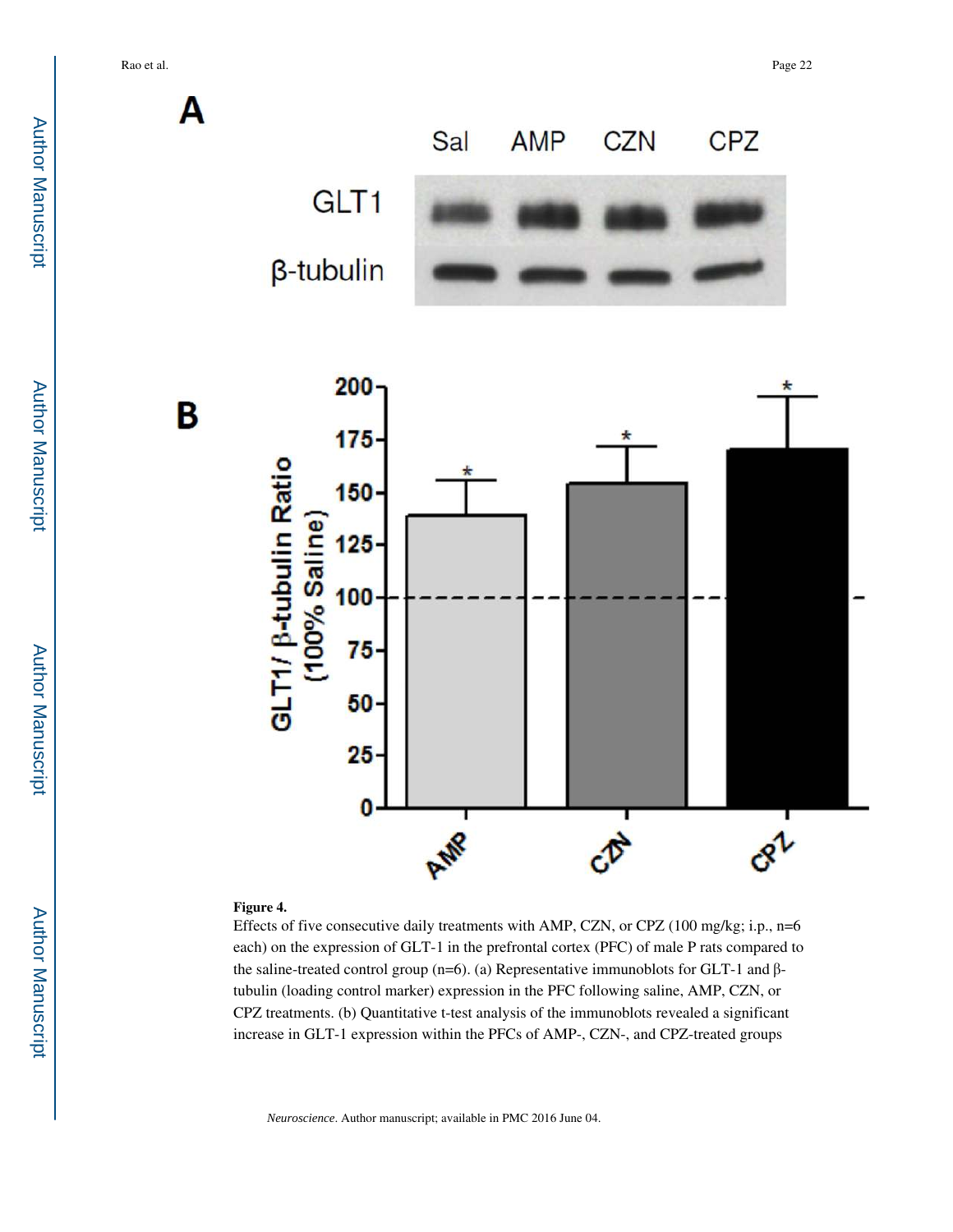compared to corresponding expression in the saline-treated group (100%). Data are expressed as mean  $\pm$  SEM. (\*p  $\triangleleft$ 0.05).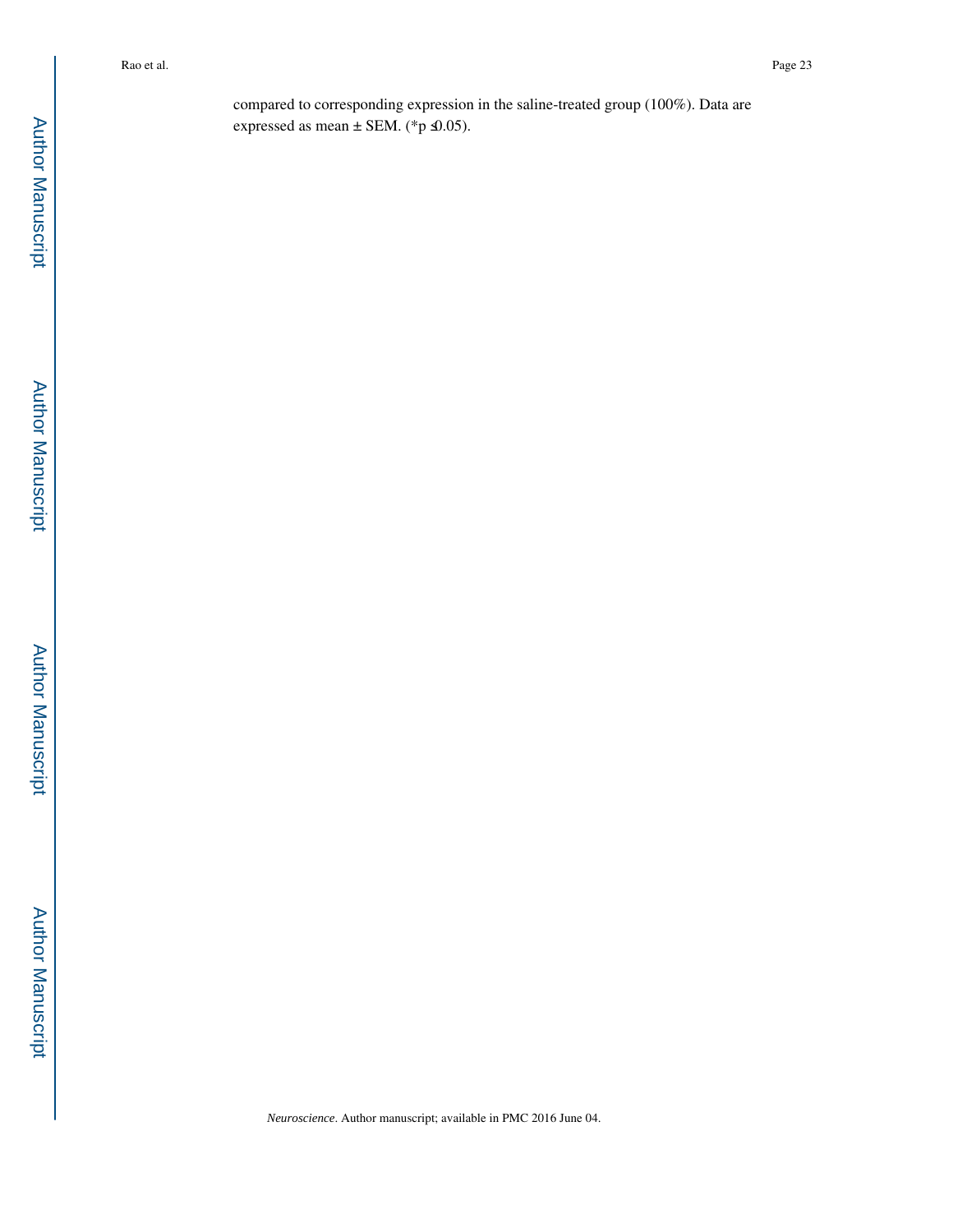

#### **Figure 5.**

Effect of five consecutive daily treatments with AMP, CZN, or CPZ (100 mg/kg; i.p., n=6 each) on phosphorylated-AKT/total-AKT(p-AKT/t-AKT) in the nucleus accumbens (NAc) of male P rats compared to the saline-treated control group (n=6). (a) Representative immunoblots for phosphorylated-AKT, total-AKT, and β-tubulin (loading control marker) expression in the NAc following saline, AMP, CZN, or CPZ treatments. (b) Quantitative ttest analysis of the immunoblots revealed a significant increase in p-AKT/t-AKT level in the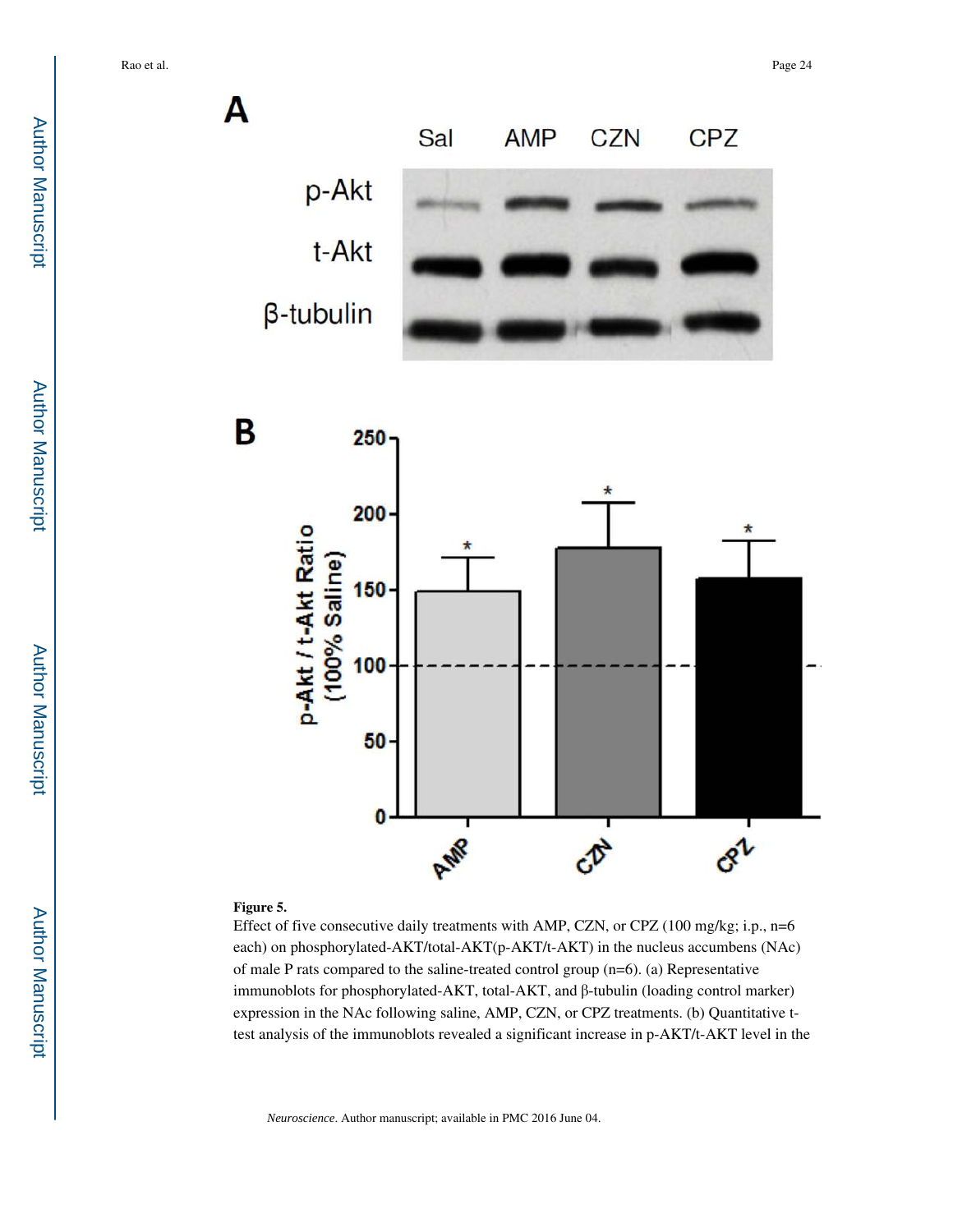NAc of AMP-, CZN-, and CPZ-treated groups compared to corresponding expression in the saline-treated group (100%). Data are expressed as mean  $\pm$  SEM. (\*p  $\triangleleft$ 0.05).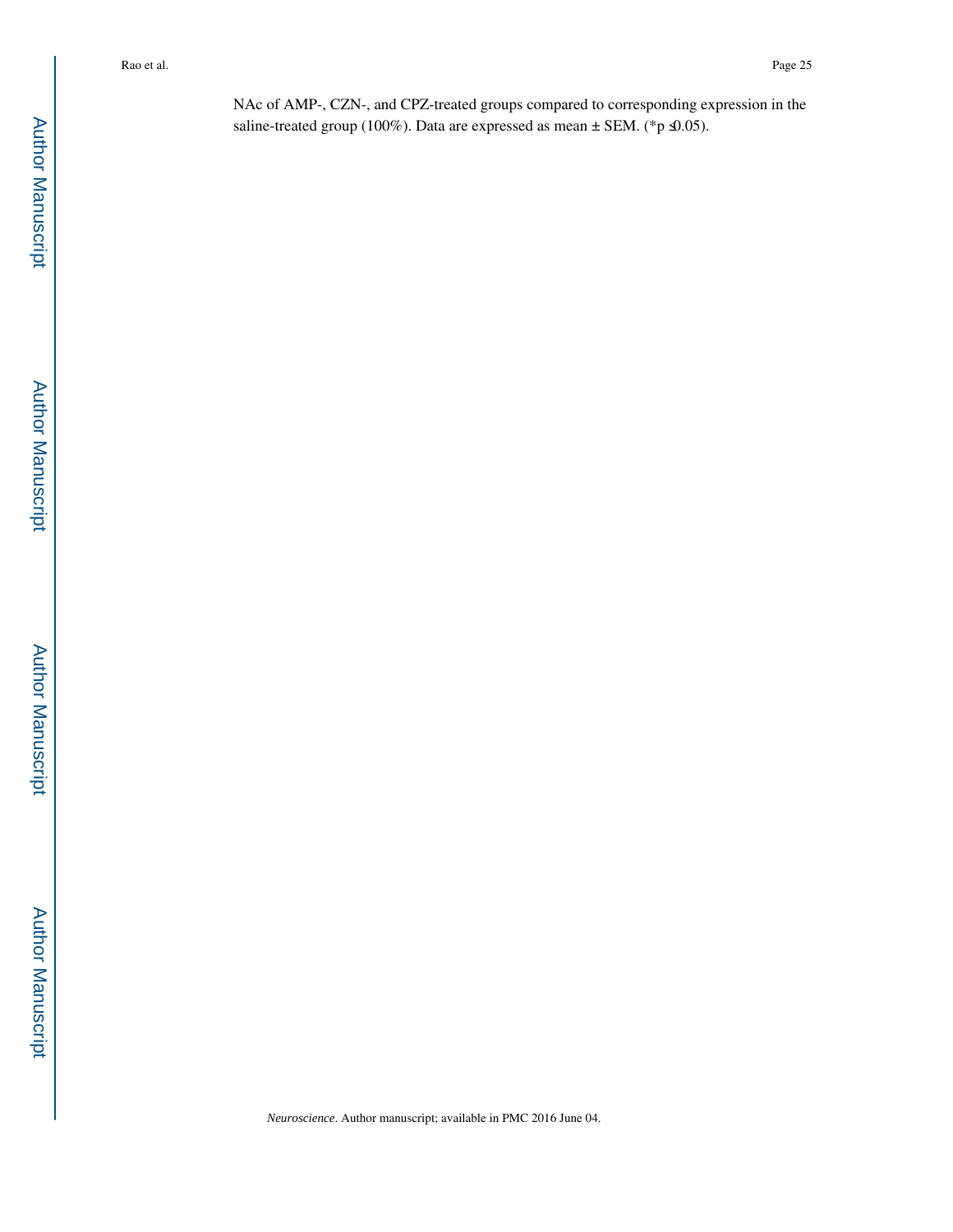orl



#### **Figure 6.**

50

0

Effect of five consecutive daily treatments with AMP, CZN, or CPZ (100 mg/kg; i.p., n=6 each) on phosphorylated-AKT/total-AKT (p-AKT/t-AKT) in the prefrontal cortex (PFC) of male P rats compared to the saline-treated control group (n=6). (a) Representative immunoblots for phosphorylated-AKT, total-AKT, and β-tubulin (loading control marker) expression in the PFC following saline, AMP, CZN, or CPZ treatments. (b) Quantitative ttest analysis of the immunoblots revealed a significant increase in p-AKT/t-AKT level in the

*Neuroscience*. Author manuscript; available in PMC 2016 June 04.

AWR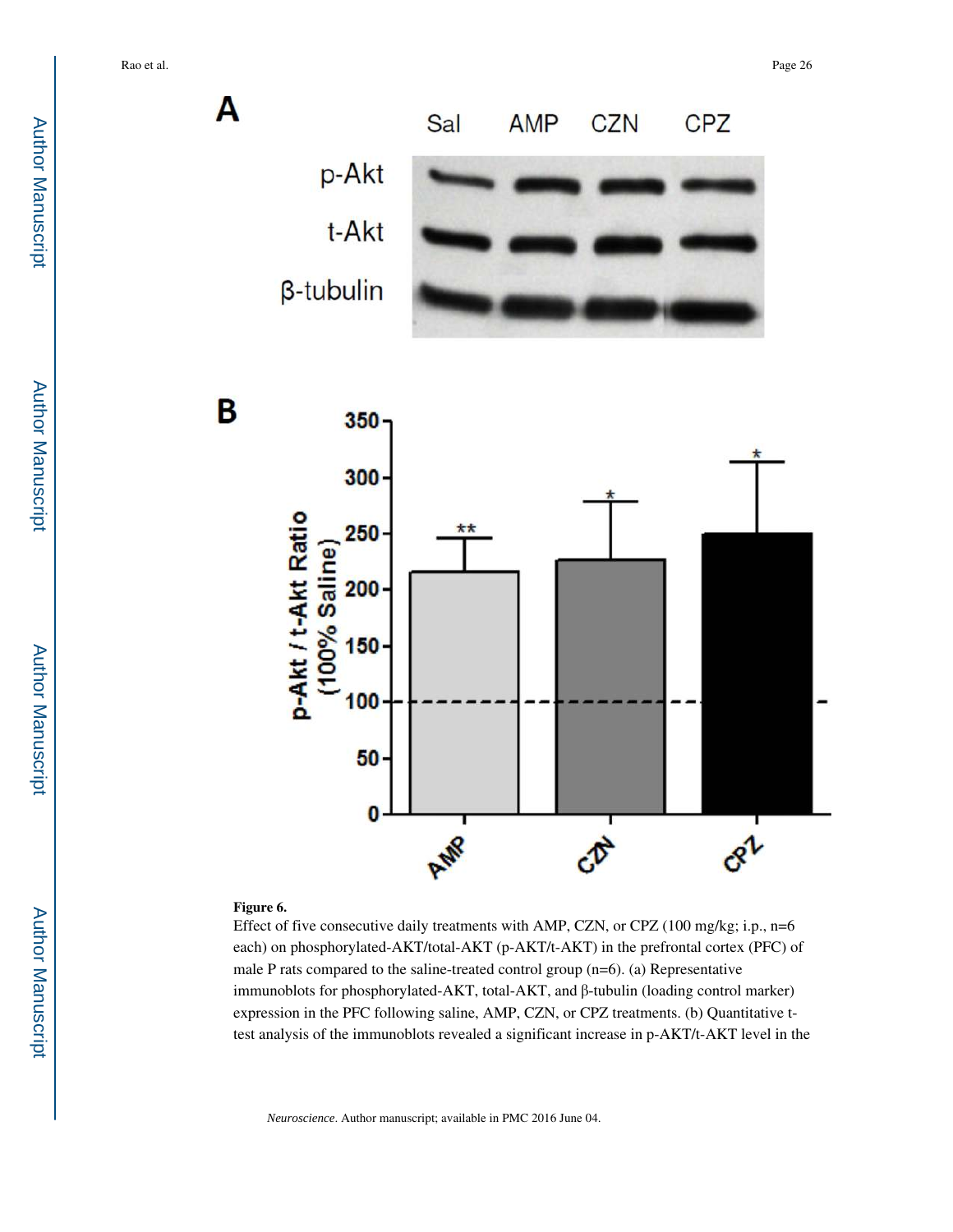PFCs of AMP-, CZN-, and CPZ-treated groups compared to corresponding expression in the saline-treated group (100%). Data are expressed as mean  $\pm$  SEM. (\*p  $\trianglelefteq$ 0.05; \*\*p  $\trianglelefteq$ 0.01).